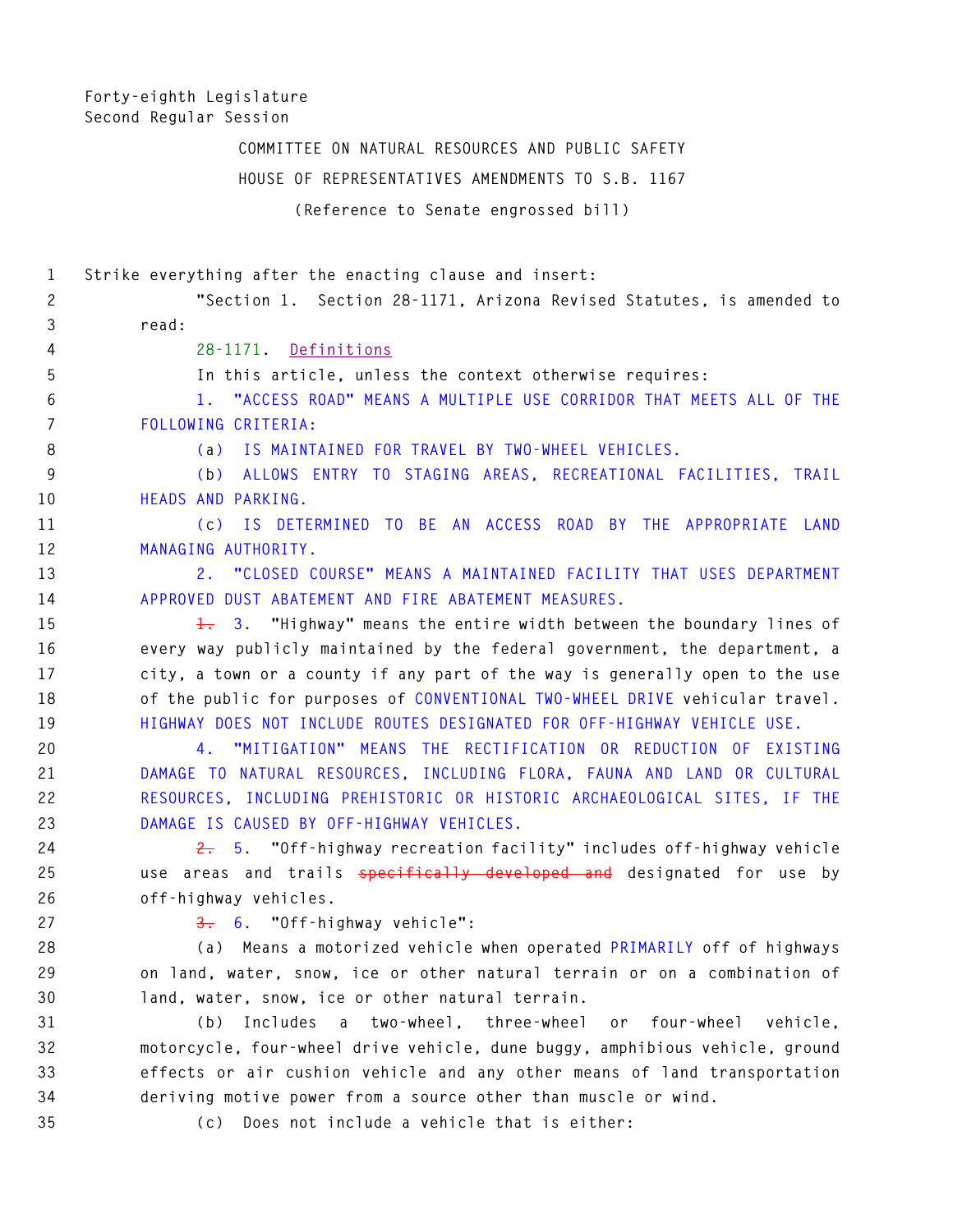**1 (i) Designed primarily for travel on, over or in the water. 2 (ii) Used in installation, inspection, maintenance, repair or related 3 activities involving facilities for the provision of utility or railroad 4 service. 5 4. 7. "Off-highway vehicle special event" means an event THAT IS 6 endorsed, AUTHORIZED, PERMITTED or sponsored by a FEDERAL, STATE, county or 7 municipality MUNICIPAL AGENCY AND in which the event participants operate 8 off-highway vehicles on specific routes OR AREAS designated by a local 9 authority pursuant to section 28-627. 10 5. 8. "Off-highway vehicle trail" means a multiple use corridor that 11 is all BOTH of the following: 12 (a) Open to recreational travel by an off-highway vehicle. 13 (b) Not normally suitable for travel by conventional two-wheel drive 14 vehicles. 15 (c) (b) Opened DESIGNATED OR MANAGED by OR FOR the managing authority 16 of the property that the trail traverses for the specific designated purpose 17 of recreational off-highway vehicle use. 18 6. 9. "Off-highway vehicle use area" means the entire area of a 19 parcel of land, except for camping and approved buffer areas, that is managed 20 specifically OR DESIGNATED for off-highway vehicle use through the 21 development or designation of off-highway vehicle trails. 22 Sec. 2. Section 28-1174, Arizona Revised Statutes, is amended to read: 23 28-1174. Operation restrictions; violation; classification 24 A. It is unlawful for A person to SHALL NOT drive an off-highway 25 vehicle: 26 1. With reckless disregard for the safety of persons or property. 27 2. OFF OF AN EXISTING ROAD, TRAIL OR ROUTE IN A MANNER THAT CAUSES 28 DAMAGE TO WILDLIFE HABITAT, RIPARIAN AREAS, CULTURAL OR NATURAL RESOURCES OR 29 PROPERTY OR IMPROVEMENTS. 30 3. ON ROADS, TRAILS, ROUTES OR AREAS CLOSED AS INDICATED IN RULES OR** 

**31 REGULATIONS OF A FEDERAL AGENCY, THIS STATE, A COUNTY OR A MUNICIPALITY OR BY 32 PROPER POSTING IF THE LAND IS PRIVATE LAND.** 

**33 4. OVER UNIMPROVED ROADS, TRAILS, ROUTES OR AREAS UNLESS DRIVING ON 34 ROADS, TRAILS, ROUTES OR AREAS WHERE SUCH DRIVING IS ALLOWED BY RULE OR 35 REGULATION.** 

**36 B. A PERSON SHALL DRIVE AN OFF-HIGHWAY VEHICLE ONLY ON ROADS, TRAILS, 37 ROUTES OR AREAS THAT ARE OPENED AS INDICATED IN RULES OR REGULATIONS OF A 38 FEDERAL AGENCY, THIS STATE, A COUNTY OR A MUNICIPALITY.** 

**39 C. A PERSON SHALL NOT OPERATE AN OFF-HIGHWAY VEHICLE IN A MANNER THAT 40 DAMAGES THE ENVIRONMENT, INCLUDING EXCESSIVE POLLUTION OF AIR, WATER OR LAND,**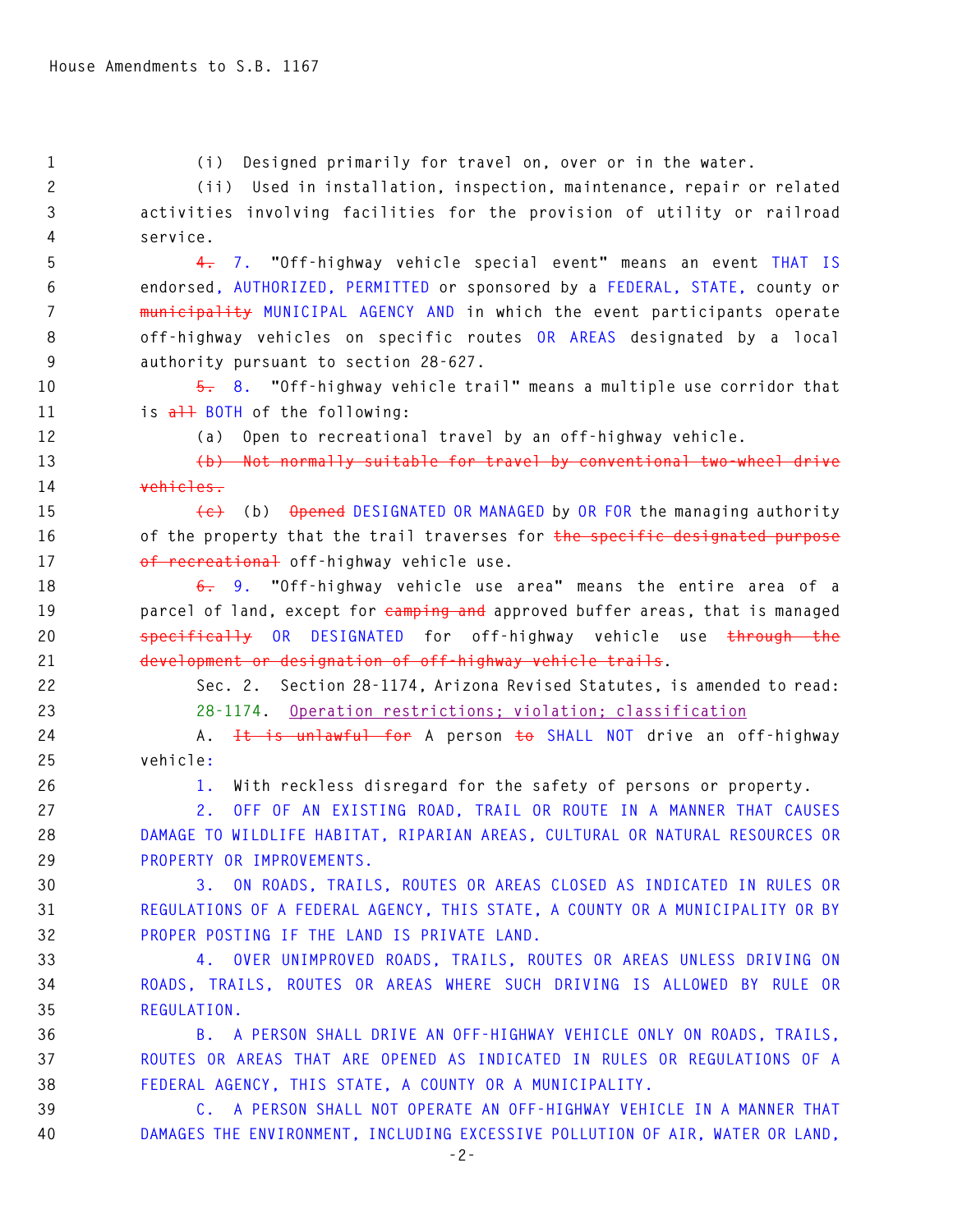**1 ABUSE OF THE WATERSHED OR CULTURAL OR NATURAL RESOURCES OR IMPAIRMENT OF 2 PLANT OR ANIMAL LIFE, WHERE IT IS PROHIBITED BY RULE, REGULATION, ORDINANCE 3 OR CODE.** 

**4 D. A PERSON SHALL NOT PLACE OR REMOVE A REGULATORY SIGN GOVERNING 5 OFF-HIGHWAY VEHICLE USE ON ANY PUBLIC OR STATE LAND. THIS SUBSECTION DOES 6 NOT APPLY TO AN AGENT OF AN APPROPRIATE FEDERAL, STATE, COUNTY, TOWN OR CITY 7 AGENCY OPERATING WITHIN THAT AGENCY'S AUTHORITY.** 

**8 B. E. A person who violates this section SUBSECTION A, PARAGRAPH 1 is 9 guilty of a class 2 misdemeanor.** 

**10 F. A PERSON WHO VIOLATES ANY OTHER PROVISION OF THIS SECTION IS GUILTY 11 OF A CLASS 3 MISDEMEANOR.** 

12 **C.** G. In addition to or in lieu of the A fine prescribed by PURSUANT **13 TO this section, a judge may order the person to perform at least eight but 14 not more than twenty-four hours of community restitution or to complete an 15 approved safety course RELATED TO THE OFF-HIGHWAY OPERATION OF MOTOR 16 VEHICLES, or both.** 

**17 H. SUBSECTIONS A AND B DO NOT PROHIBIT A PRIVATE LANDOWNER OR LESSEE 18 FROM PERFORMING NORMAL AGRICULTURAL OR RANCHING PRACTICES WHILE OPERATING AN 19 ALL-TERRAIN VEHICLE OR AN OFF-HIGHWAY VEHICLE ON THE PRIVATE OR LEASED LAND.** 

**20 Sec. 3. Section 28-1175, Arizona Revised Statutes, is amended to read:** 

**21 28-1175. Instruction course; fee**

**22 A. The ARIZONA GAME AND FISH department shall conduct or approve an 23 educational course of instruction in off-highway vehicle safety and 24 environmental ethics. The course shall include instruction on off-highway 25 vehicle uses that limit air pollution and harm to natural terrain, vegetation 26 and animals. Successful completion of the course requires successful passage 27 of a written examination.** 

**28 B. Any governmental agency, corporation or other individual that 29 conducts a training and OR educational course, OR BOTH, that is approved by 30 the ARIZONA GAME AND FISH department, THE UNITED STATES BUREAU OF LAND 31 MANAGEMENT OR THE UNITED STATES FOREST SERVICE OR THAT IS APPROVED OR 32 ACCEPTED BY THE ALL-TERRAIN VEHICLE SAFETY INSTITUTE OR THE NATIONAL 33 OFF-HIGHWAY VEHICLE CONSERVATION COUNCIL may collect a fee FROM THE 34 PARTICIPANT that is reasonable and commensurate for the training and that 35 does not exceed fifty dollars IS DETERMINED BY THE DIRECTOR OF THE ARIZONA 36 GAME AND FISH DEPARTMENT BY RULE.** 

**37 Sec. 4. Section 28-1176, Arizona Revised Statutes, is amended to read: 38 28-1176. Off-highway vehicle recreation fund; annual reports; 39 definition**

**-3-**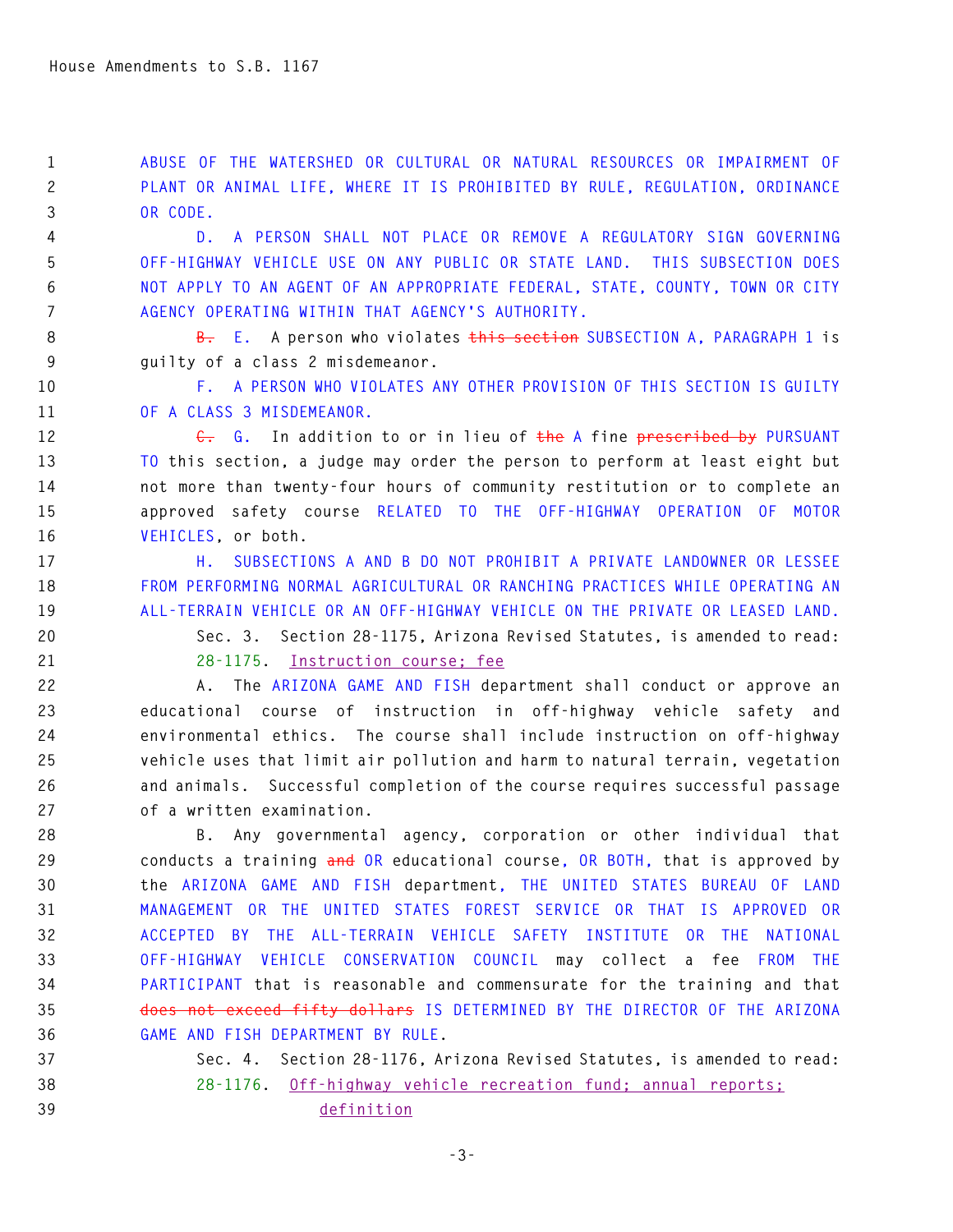**1 A. An off-highway vehicle recreation fund is established. The fund 2 consists of:** 

**3 1. Monies appropriated by the legislature.** 

**4 2. Monies deposited pursuant to section SECTIONS 28-1177 AND 28-5927.** 

**5 3. Federal grants and private gifts.** 

**6 4. Matching monies from federal, state, local or private entities.** 

**7 B. Monies in the off-highway vehicle recreation fund are appropriated 8 to the Arizona state parks board solely for the purposes provided in this 9 article. Interest earned on monies in the fund shall be credited to the 10 fund. Monies in the off-highway vehicle recreation fund are exempt from the 11 provisions of section 35-190 relating to lapsing of appropriations.** 

**12 C. The Arizona game and fish department shall spend thirty THIRTY-FIVE 13 per cent of the monies in the off-highway vehicle recreation fund for an 14 informational and educational program on PROGRAMS RELATED TO SAFETY, THE 15 ENVIRONMENT AND RESPONSIBLE USE WITH RESPECT TO off-highway vehicle 16 recreation and law enforcement activities relating to this article and for 17 off-highway vehicle law enforcement pursuant to title 17, chapter 4, article 18 3, INCLUDING SEVEN FULL-TIME EMPLOYEES TO ENFORCE THIS ARTICLE AND TITLE 17, 19 CHAPTER 4, ARTICLE 3.** 

**20 D. THE STATE LAND DEPARTMENT SHALL SPEND FIVE PER CENT OF THE MONIES 21 IN THE OFF-HIGHWAY VEHICLE RECREATIONAL FUND TO ALLOW OCCUPANTS OF 22 OFF-HIGHWAY VEHICLES WITH USER INDICIA TO CROSS STATE TRUST LAND ON EXISTING 23 ROADS, TRAILS AND DESIGNATED ROUTES. THE STATE LAND DEPARTMENT SHALL USE 24 THESE MONIES FOR COSTS ASSOCIATED WITH OFF-HIGHWAY VEHICLE USE OF LANDS 25 WITHIN ITS JURISDICTION, TO MITIGATE DAMAGE TO THE LAND, FOR NECESSARY 26 ENVIRONMENTAL, HISTORICAL AND CULTURAL CLEARANCE OR COMPLIANCE ACTIVITIES AND 27 TO FUND ENFORCEMENT OF OFF-HIGHWAY VEHICLE LAWS.** 

**28 D. E. The Arizona state parks board shall spend seventy SIXTY per 29 cent of the monies in the off-highway vehicle recreation fund for the 30 following purposes:** 

**31 1. No more than eighteen TWELVE per cent to fund staff support to plan 32 and administer the off-highway vehicle recreation fund.** 

**33 2. To establish a facility development AN OFF-HIGHWAY VEHICLE program 34 based on the priorities established in the off-highway vehicle RECREATIONAL 35 plan.** 

**36 3. To establish a matching fund program for funding off-highway 37 related law enforcement, informational and environmental education programs, 38 mitigation of environmental damage, facility development, land acquisition 39 and construction of off-highway vehicle related facilities.**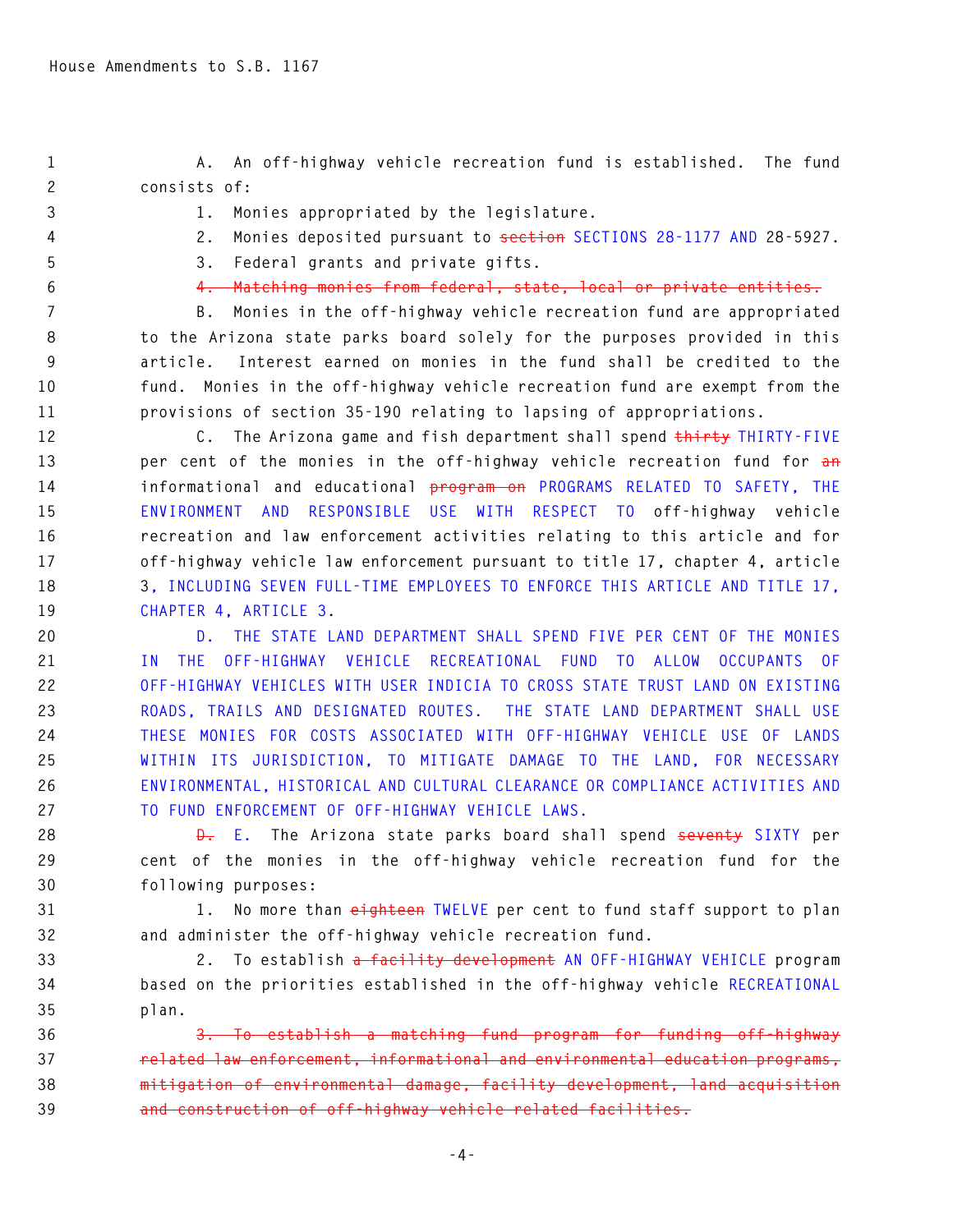**1 3. TO DESIGNATE, CONSTRUCT, MAINTAIN, RENOVATE, REPAIR OR CONNECT 2 OFF-HIGHWAY VEHICLE ROUTES AND TRAILS AND TO DESIGNATE, MANAGE AND ACQUIRE 3 LAND FOR ACCESS ROADS, OFF-HIGHWAY VEHICLE RECREATION FACILITIES AND 4 OFF-HIGHWAY VEHICLE USE AREAS. AFTER EXPENDITURES PURSUANT TO PARAGRAPH 1 OF 5 THIS SUBSECTION, THE ARIZONA STATE PARKS BOARD SHALL NOT SPEND MORE THAN 6 THIRTY-FIVE PER CENT OF THE REMAINING MONIES RECEIVED PURSUANT TO THIS 7 SUBSECTION FOR CONSTRUCTION OF NEW OFF-HIGHWAY VEHICLE TRAILS.** 

**8 4. FOR ENFORCEMENT OF OFF-HIGHWAY VEHICLE LAWS.** 

**9 5. FOR OFF-HIGHWAY VEHICLE RELATED INFORMATIONAL AND ENVIRONMENTAL 10 EDUCATION PROGRAMS, INFORMATION, SIGNAGE, MAPS AND RESPONSIBLE USE PROGRAMS.** 

**11 6. FOR THE MITIGATION OF DAMAGES TO LAND, REVEGETATION AND THE 12 PREVENTION AND RESTORATION OF DAMAGES TO NATURAL AND CULTURAL RESOURCES, 13 INCLUDING THE CLOSURE OF EXISTING ACCESS ROADS, OFF-HIGHWAY VEHICLE USE AREAS 14 AND OFF-HIGHWAY VEHICLE ROUTES AND TRAILS.** 

**15 7. FOR NECESSARY ENVIRONMENTAL, HISTORICAL AND CULTURAL CLEARANCE OR 16 COMPLIANCE ACTIVITIES.** 

**17 E. F. The allocation of the monies in the matching fund program 18 prescribed in subsection D E, paragraph PARAGRAPHS 3 THROUGH 7 of this 19 section and the percentages allocated to each of the purposes prescribed in 20 the program SUBSECTION E, PARAGRAPHS 3 THROUGH 7 OF THIS SECTION shall be 21 determined by BASED ON an off-highway vehicle RECREATIONAL plan prepared by 22 the Arizona outdoor recreation coordinating commission and approved by the 23 state parks board.** 

**24 F. Monies in the matching fund program established under subsection D, 25 paragraph 3 of this section shall be distributed in an amount determined by 26 the Arizona outdoor recreation coordinating commission to a qualified state 27 or federal agency, city, town, county or tribal government. The Arizona 28 state parks board may require additional matching monies that may be direct 29 monies or in-kind services from these entities before the distribution 30 pursuant to this subsection.** 

**31 G. Agencies receiving monies under this section shall use the monies:** 

**32 1. To designate, construct, maintain and manage off-highway vehicle 33 recreation facilities, off-highway vehicle use areas and off-highway vehicle 34 trails within land under the jurisdiction of the particular agency.** 

**35 2. For enforcement of off-highway vehicle laws.** 

**36 3. For mitigation of damages to land.** 

## **37 4. For off-highway vehicle related environmental education.**

**38 G. MONIES IN THE OFF-HIGHWAY VEHICLE RECREATION FUND SHALL NOT BE USED 39 TO CONSTRUCT NEW OFF-HIGHWAY VEHICLE TRAILS OR ROUTES ON ENVIRONMENTALLY OR 40 CULTURALLY SENSITIVE LAND UNLESS THE APPROPRIATE LAND MANAGEMENT AGENCY**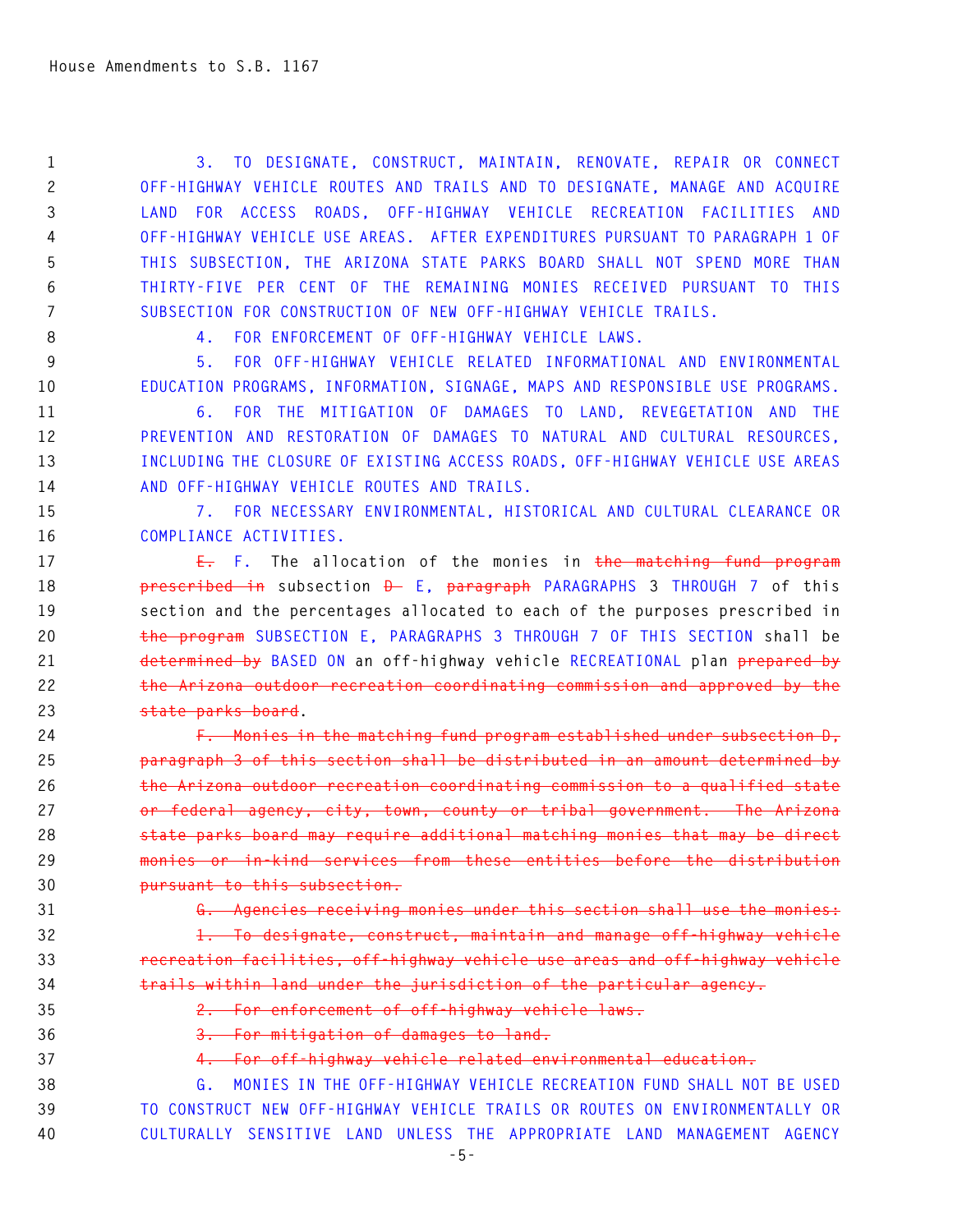**1 DETERMINES THAT CERTAIN NEW TRAIL CONSTRUCTION WOULD BENEFIT OR PROTECT 2 CULTURAL OR SENSITIVE SITES. FOR THE PURPOSES OF THIS SUBSECTION, 3 "ENVIRONMENTALLY OR CULTURALLY SENSITIVE LAND" MEANS AREAS OF LANDS THAT ARE 4 EITHER:** 

**5 1. ADMINISTRATIVELY OR LEGISLATIVELY DESIGNATED BY THE FEDERAL 6 GOVERNMENT AS ANY OF THE FOLLOWING:** 

- **7 (a) A NATIONAL MONUMENT.**
- **8 (b) AN AREA OF CRITICAL ENVIRONMENTAL CONCERN.**
- **9 (c) A CONSERVATION AREA.**
- **10 (d) AN INVENTORIED ROADLESS AREA.**

**11 2. DETERMINED BY THE APPLICABLE LAND MANAGEMENT AGENCY TO CONTAIN 12 SIGNIFICANT NATURAL OR CULTURAL RESOURCES OR VALUES.** 

**13 H. The Arizona outdoor recreation coordinating commission STATE PARKS 14 BOARD shall examine applications for eligible projects and determine the 15 amount of funding, if any, for each project. IN DETERMINING THE AMOUNT OF 16 MONIES FOR ELIGIBLE PROJECTS, THE ARIZONA STATE PARKS BOARD SHALL GIVE 17 PREFERENCE TO APPLICATIONS FOR PROJECTS WITH MITIGATION EFFORTS AND FOR 18 PROJECTS THAT ENCOMPASS A LARGE NUMBER OF PURPOSES DESCRIBED IN SUBSECTION E, 19 PARAGRAPHS 3 THROUGH 7 OF THIS SECTION.** 

**20 I. BEGINNING SEPTEMBER 1, 2011, AND ON OR BEFORE SEPTEMBER 1 OF EACH 21 SUBSEQUENT YEAR, EACH AGENCY THAT RECEIVES MONIES FROM THE OFF-HIGHWAY 22 VEHICLE RECREATION FUND SHALL SUBMIT AN OFF-HIGHWAY VEHICLE REPORT TO THE 23 PRESIDENT OF THE SENATE, THE SPEAKER OF THE HOUSE OF REPRESENTATIVES, THE 24 CHAIRPERSON OF THE SENATE NATURAL RESOURCES AND RURAL AFFAIRS COMMITTEE, OR 25 ITS SUCCESSOR COMMITTEE, AND THE CHAIRPERSON OF THE HOUSE OF REPRESENTATIVES 26 NATURAL RESOURCES AND PUBLIC SAFETY COMMITTEE, OR ITS SUCCESSOR COMMITTEE. 27 THE REPORT SHALL BE MADE AVAILABLE TO THE PUBLIC. THE REPORT SHALL INCLUDE 28 INFORMATION ON ALL OF THE FOLLOWING IF APPLICABLE:** 

**29 1. THE AMOUNT OF MONIES SPENT OR ENCUMBERED IN THE FUND DURING THE 30 PRECEDING FISCAL YEAR FOR THE PURPOSES OF OFF-HIGHWAY VEHICLE LAW ENFORCEMENT 31 ACTIVITIES.** 

**32 2. THE AMOUNT OF MONIES SPENT FROM THE OFF-HIGHWAY VEHICLE RECREATION 33 FUND DURING THE PRECEDING FISCAL YEAR FOR EMPLOYEE SERVICES.** 

**34 3. THE NUMBER OF FULL-TIME EMPLOYEES EMPLOYED IN THE PRECEDING FISCAL 35 YEAR IN CONNECTION WITH OFF-HIGHWAY VEHICLE LAW ENFORCEMENT ACTIVITIES.** 

**36 4. THE AMOUNT OF MONIES SPENT FROM THE OFF-HIGHWAY VEHICLE RECREATION 37 FUND DURING THE PRECEDING FISCAL YEAR FOR INFORMATION AND EDUCATION.** 

**38 5. THE NUMBER AND SPECIFIC LOCATION OF VERBAL WARNINGS, WRITTEN 39 WARNINGS AND CITATIONS GIVEN OR ISSUED DURING THE PRECEDING FISCAL YEAR.**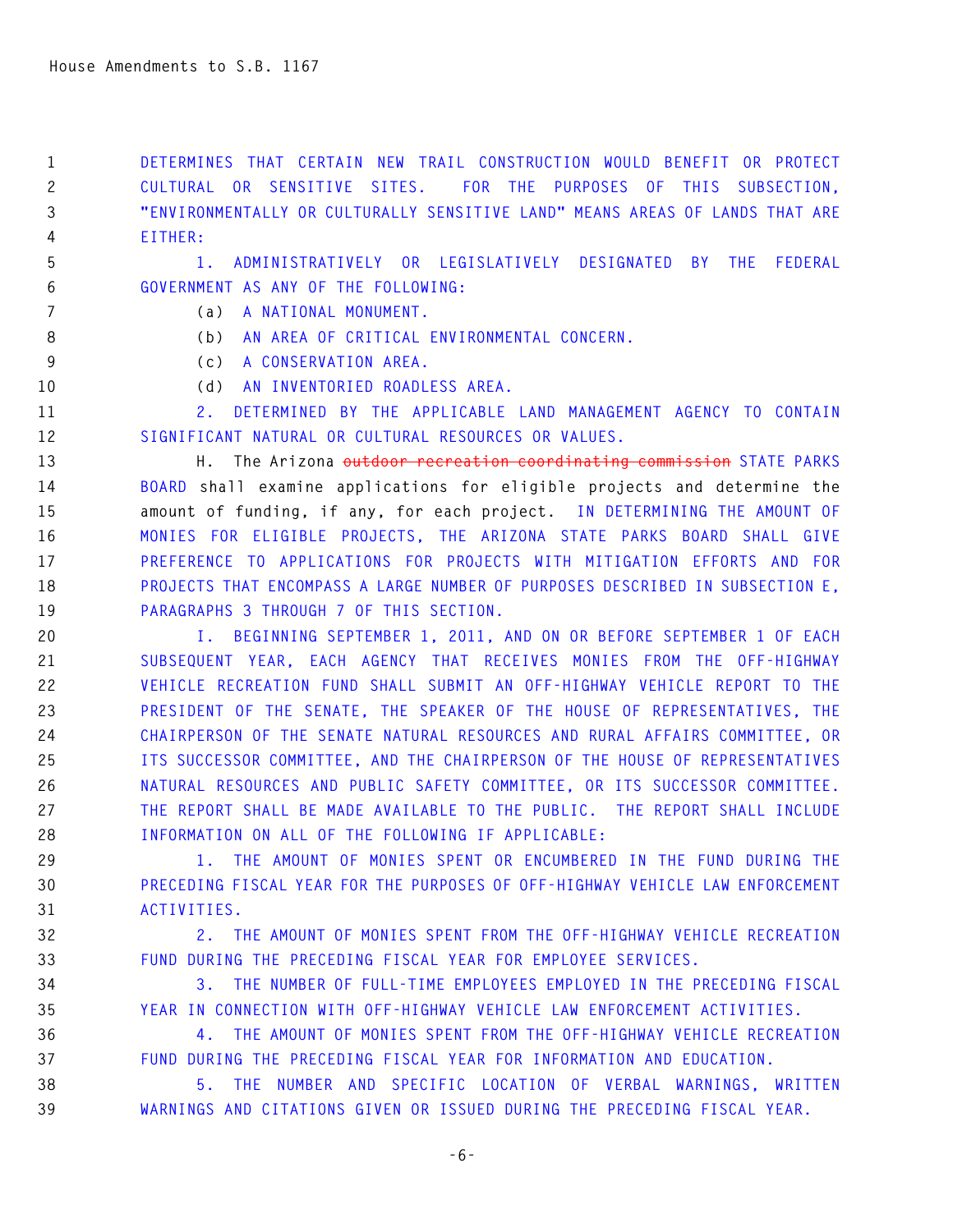**1 6. A SPECIFIC AND DETAILED ACCOUNTING FOR ALL MONIES SPENT IN 2 ACCORDANCE WITH THIS SECTION FOR CONSTRUCTION OF NEW OFF-HIGHWAY VEHICLE 3 TRAILS, MITIGATION OF DAMAGES TO LANDS, REVEGETATION, THE PREVENTION AND 4 RESTORATION OF DAMAGES TO NATURAL AND CULTURAL RESOURCES, SIGNAGE, MAPS AND 5 NECESSARY ENVIRONMENTAL, HISTORICAL AND CULTURAL CLEARANCE OR COMPLIANCE 6 ACTIVITIES.** 

**7 J. FOR THE PURPOSES OF THIS SECTION, "OFF-HIGHWAY VEHICLE RECREATIONAL 8 PLAN" MEANS A PLAN THAT IS MAINTAINED BY THE ARIZONA STATE PARKS BOARD 9 PURSUANT TO SECTION 41-511.04.** 

**10 Sec. 5. Title 28, chapter 3, article 20, Arizona Revised Statutes, is 11 amended by adding sections 28-1177, 28-1178, 28-1179, 28-1180 and 28-1181, to 12 read:** 

**13 28-1177. Off-highway vehicle user fee; indicia; registration; 14 state trust land recreational permit; exception**

**15 A. A PERSON SHALL NOT OPERATE AN ALL-TERRAIN VEHICLE OR AN OFF-HIGHWAY 16 VEHICLE IN THIS STATE WITHOUT AN OFF-HIGHWAY VEHICLE USER INDICIA ISSUED BY 17 THE DEPARTMENT IF THE ALL-TERRAIN VEHICLE OR OFF-HIGHWAY VEHICLE MEETS BOTH 18 OF THE FOLLOWING CRITERIA:** 

**19 1. IS DESIGNED BY THE MANUFACTURER PRIMARILY FOR TRAVEL OVER 20 UNIMPROVED TERRAIN.** 

**21 2. HAS AN UNLADEN WEIGHT OF EIGHTEEN HUNDRED POUNDS OR LESS.** 

**22 B. A PERSON SHALL APPLY TO THE DEPARTMENT OF TRANSPORTATION FOR THE 23 OFF-HIGHWAY VEHICLE USER INDICIA BY SUBMITTING AN APPLICATION PRESCRIBED BY 24 THE DEPARTMENT OF TRANSPORTATION AND A USER FEE FOR THE INDICIA IN AN AMOUNT 25 TO BE DETERMINED BY THE DIRECTOR OF THE DEPARTMENT OF TRANSPORTATION IN 26 COOPERATION WITH THE DIRECTOR OF THE ARIZONA GAME AND FISH DEPARTMENT AND THE 27 ARIZONA STATE PARKS BOARD. THE USER INDICIA IS VALID FOR ONE YEAR FROM THE 28 DATE OF ISSUANCE AND MAY BE RENEWED. THE DEPARTMENT SHALL PRESCRIBE BY RULE 29 THE DESIGN AND PLACEMENT OF THE INDICIA.** 

**30 C. WHEN A PERSON PAYS FOR AN OFF-HIGHWAY VEHICLE USER INDICIA PURSUANT 31 TO THIS SECTION, THE PERSON MAY REQUEST A MOTOR VEHICLE REGISTRATION IF THE 32 VEHICLE MEETS ALL EQUIPMENT REQUIREMENTS TO BE OPERATED ON A HIGHWAY PURSUANT 33 TO ARTICLE 16 OF THIS CHAPTER. IF A PERSON SUBMITS A SIGNED AFFIDAVIT TO THE 34 DEPARTMENT AFFIRMING THAT THE VEHICLE MEETS ALL OF THE EQUIPMENT REQUIREMENTS 35 FOR HIGHWAY USE AND THAT THE VEHICLE WILL BE OPERATED PRIMARILY OFF OF 36 HIGHWAYS, THE DEPARTMENT SHALL REGISTER THE VEHICLE FOR HIGHWAY USE AND THE 37 VEHICLE OWNER IS NOT REQUIRED TO PAY THE REGISTRATION FEE PRESCRIBED IN 38 SECTION 28-2003. THIS SUBSECTION DOES NOT APPLY TO VEHICLES THAT AS PRODUCED 39 BY THE MANUFACTURER MEET THE EQUIPMENT REQUIREMENTS TO BE OPERATED ON A 40 HIGHWAY PURSUANT TO ARTICLE 16 OF THIS CHAPTER.**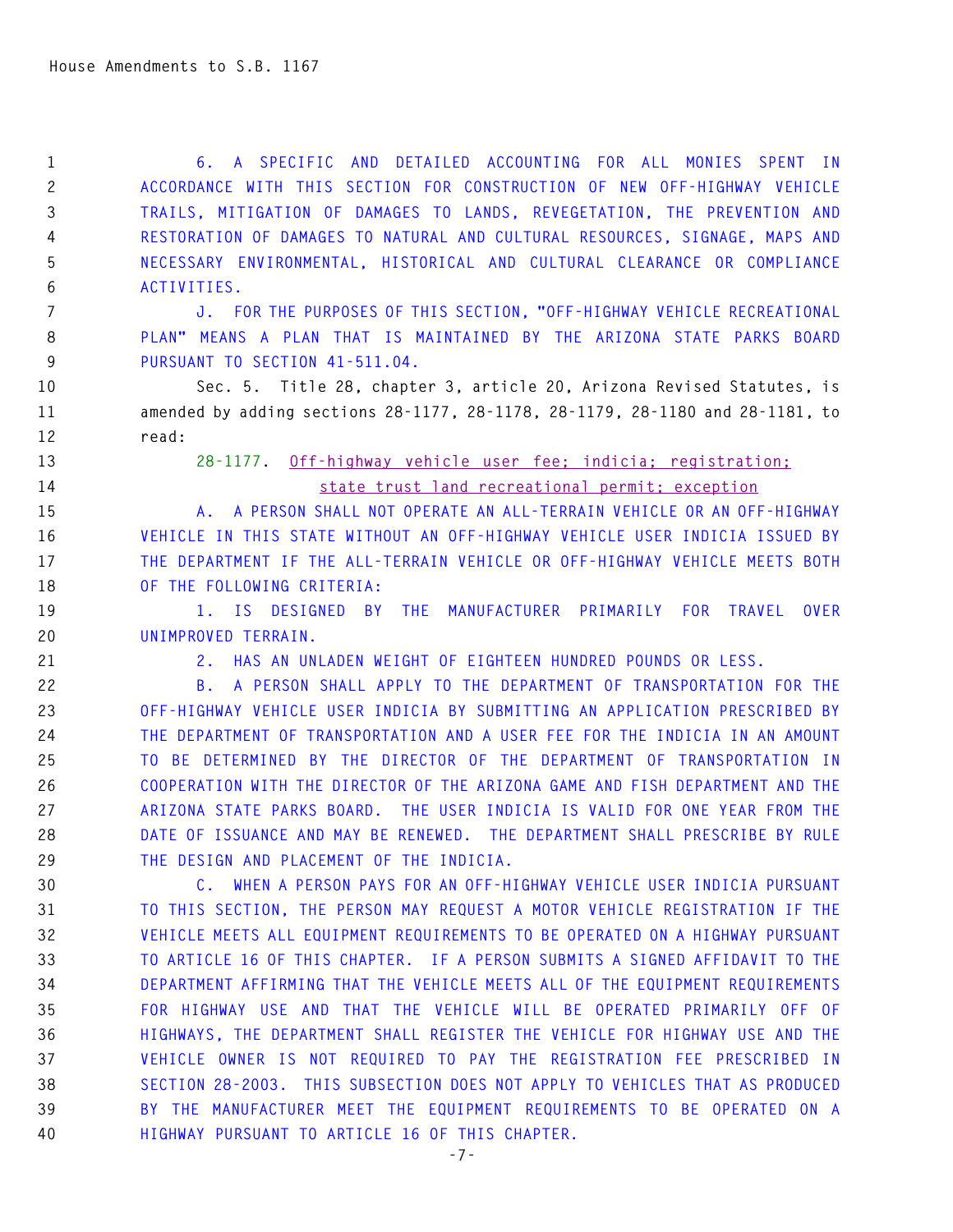**1 D. THE DIRECTOR SHALL DEPOSIT, PURSUANT TO SECTIONS 35-146 AND 35-147, 2 SEVENTY PER CENT OF THE USER FEES COLLECTED PURSUANT TO THIS SECTION IN THE 3 OFF-HIGHWAY VEHICLE RECREATION FUND ESTABLISHED BY SECTION 28-1176 AND THIRTY 4 PER CENT OF THE USER FEES COLLECTED PURSUANT TO THIS SECTION IN THE ARIZONA 5 HIGHWAY USER REVENUE FUND.** 

**6 E. AN OCCUPANT OF AN OFF-HIGHWAY VEHICLE WITH A USER INDICIA ISSUED 7 PURSUANT TO THIS SECTION WHO CROSSES STATE TRUST LANDS MUST COMPLY WITH ALL 8 OF THE RULES AND REQUIREMENTS UNDER A STATE TRUST LAND RECREATIONAL PERMIT. 9 ALL OCCUPANTS OF AN OFF-HIGHWAY VEHICLE WITH A USER INDICIA SHALL OBTAIN A 10 STATE TRUST LAND RECREATIONAL PERMIT FROM THE STATE LAND DEPARTMENT FOR ALL 11 OTHER AUTHORIZED RECREATIONAL ACTIVITIES ON STATE TRUST LAND.** 

**12 F. THIS SECTION DOES NOT APPLY TO OFF-HIGHWAY VEHICLES, ALL-TERRAIN 13 VEHICLES OR OFF-ROAD RECREATIONAL MOTOR VEHICLES THAT ARE USED OFF-HIGHWAY 14 EXCLUSIVELY FOR AGRICULTURAL, RANCHING, CONSTRUCTION, MINING OR BUILDING 15 TRADE PURPOSES.** 

**16 28-1178. Operation of off-highway vehicles; exceptions**

**17 A PERSON MAY OPERATE AN ALL-TERRAIN VEHICLE OR AN OFF-HIGHWAY VEHICLE 18 IN THIS STATE WITHOUT AN OFF-HIGHWAY VEHICLE USER INDICIA ISSUED PURSUANT TO 19 SECTION 28-1177 IF ANY OF THE FOLLOWING APPLIES:** 

**20 1. THE PERSON IS PARTICIPATING IN AN OFF-HIGHWAY SPECIAL EVENT.** 

**21 2. THE PERSON IS OPERATING AN ALL-TERRAIN VEHICLE OR AN OFF-HIGHWAY 22 VEHICLE ON PRIVATE LAND.** 

**23 3. THE PERSON IS LOADING OR UNLOADING AN ALL-TERRAIN VEHICLE OR AN 24 OFF-HIGHWAY VEHICLE FROM A VEHICLE.** 

**25 4. DURING A PERIOD OF EMERGENCY OR IF THE OPERATION IS DIRECTED BY A 26 PEACE OFFICER OR OTHER PUBLIC AUTHORITY.** 

**27 5. ALL OF THE FOLLOWING APPLY:** 

**28 (a) THE PERSON IS NOT A RESIDENT OF THIS STATE.** 

**29 (b) THE PERSON OWNS THE VEHICLE.** 

**30 (c) THE VEHICLE DISPLAYS A CURRENT OFF-HIGHWAY VEHICLE USER INDICIA OR 31 REGISTRATION FROM THE PERSON'S STATE OF RESIDENCY.** 

**32 (d) THE VEHICLE IS NOT IN THIS STATE FOR MORE THAN THIRTY CONSECUTIVE 33 DAYS.** 

## **34 28-1179. Off-highway vehicle equipment requirements; rule 35 making**

**36 A. AN OFF-HIGHWAY VEHICLE IN OPERATION IN THIS STATE SHALL BE EQUIPPED 37 WITH ALL OF THE FOLLOWING:** 

**38 1. BRAKES ADEQUATE TO CONTROL THE MOVEMENT OF THE VEHICLE AND TO STOP 39 AND HOLD THE VEHICLE UNDER NORMAL OPERATING CONDITIONS.**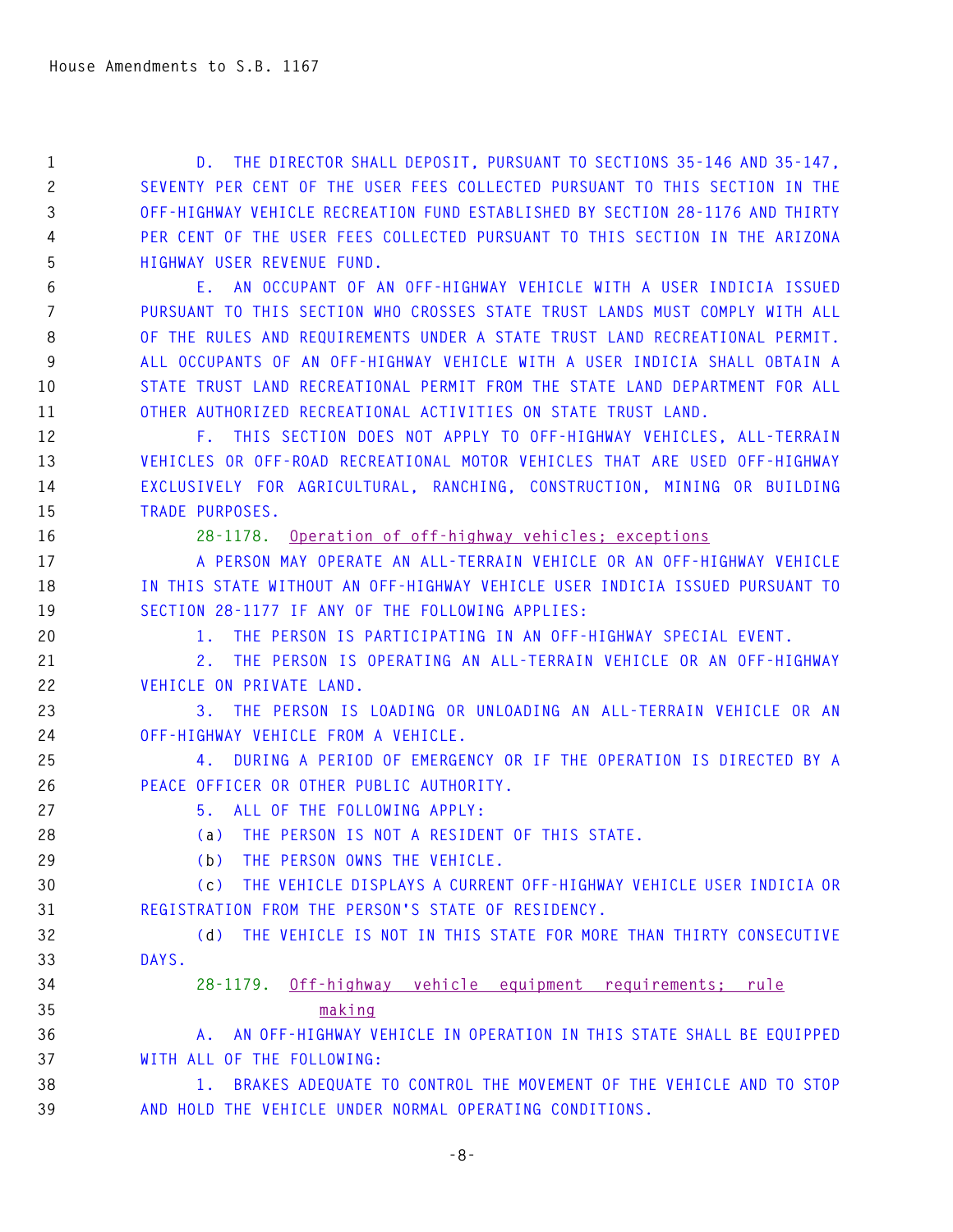**1 2. LIGHTED HEADLIGHTS AND TAILLIGHTS THAT MEET OR EXCEED ORIGINAL 2 EQUIPMENT MANUFACTURER GUIDELINES IF OPERATED BETWEEN ONE-HALF HOUR AFTER 3 SUNSET AND ONE-HALF HOUR BEFORE SUNRISE.** 

**4 3. EXCEPT WHEN OPERATING ON A CLOSED COURSE, EITHER A MUFFLER OR OTHER 5 NOISE DISSIPATIVE DEVICE THAT PREVENTS SOUND ABOVE NINETY-SIX DECIBELS. THE 6 DIRECTOR SHALL ADOPT THE CURRENT SOUND MEASUREMENT STANDARD OF THE SOCIETY OF 7 AUTOMOTIVE ENGINEERS FOR ALL-TERRAIN VEHICLES AND MOTORCYCLES AND THE CURRENT 8 SOUND MEASUREMENT STANDARD OF THE INTERNATIONAL ORGANIZATION FOR 9 STANDARDIZATION FOR ALL OTHER OFF-HIGHWAY VEHICLES.** 

**10 4. A SPARK ARRESTOR DEVICE THAT IS APPROVED BY THE UNITED STATES 11 DEPARTMENT OF AGRICULTURE AND THAT IS IN CONSTANT OPERATION EXCEPT IF 12 OPERATING ON A CLOSED COURSE.** 

**13 5. A SAFETY FLAG THAT IS AT LEAST SIX BY TWELVE INCHES AND THAT IS 14 ATTACHED TO THE OFF-HIGHWAY VEHICLE AT LEAST EIGHT FEET ABOVE THE SURFACE OF 15 LEVEL GROUND, IF OPERATED ON SAND DUNES OR AREAS DESIGNATED BY THE MANAGING 16 AGENCY.** 

**17 B. A PERSON WHO IS UNDER EIGHTEEN YEARS OF AGE MAY NOT OPERATE OR RIDE 18 ON AN OFF-HIGHWAY VEHICLE ON PUBLIC OR STATE LAND UNLESS THE PERSON IS 19 WEARING PROTECTIVE HEADGEAR THAT IS PROPERLY FITTED AND FASTENED, THAT IS 20 DESIGNED FOR MOTORIZED VEHICLE USE AND THAT HAS A MINIMUM UNITED STATES 21 DEPARTMENT OF TRANSPORTATION SAFETY RATING.** 

**22 C. IN CONSULTATION WITH THE DEPARTMENT OF TRANSPORTATION, THE ARIZONA 23 GAME AND FISH COMMISSION MAY:** 

**24 1. ADOPT RULES NECESSARY TO IMPLEMENT THIS SECTION.** 

**25 2. PRESCRIBE ADDITIONAL EQUIPMENT REQUIREMENTS NOT IN CONFLICT WITH 26 FEDERAL LAWS.** 

**27 D. THIS SECTION DOES NOT APPLY TO A PRIVATE LANDOWNER OR LESSEE 28 PERFORMING NORMAL AGRICULTURAL OR RANCHING PRACTICES WHILE OPERATING AN 29 ALL-TERRAIN VEHICLE OR AN OFF-HIGHWAY VEHICLE ON THE PRIVATE OR LEASED LAND 30 IN ACCORDANCE WITH THE LANDOWNER'S OR LESSEE'S LEASE.** 

## **31 28-1180. Race or organized event; authorization required**

**32 NO PERSON MAY ORGANIZE, PROMOTE OR HOLD AN OFF-HIGHWAY VEHICLE RACE OR 33 OTHER ORGANIZED EVENT ON ANY LAND OR HIGHWAY IN THIS STATE, EXCEPT AS 34 AUTHORIZED BY THE APPROPRIATE AGENCY THAT HAS JURISDICTION OVER THE LAND OR 35 HIGHWAY OR THE LANDOWNER.** 

**36 28-1181. Civil traffic violation**

**37 UNLESS OTHERWISE SPECIFIED IN THIS ARTICLE, A VIOLATION OF THIS ARTICLE 38 IS A CIVIL TRAFFIC VIOLATION.**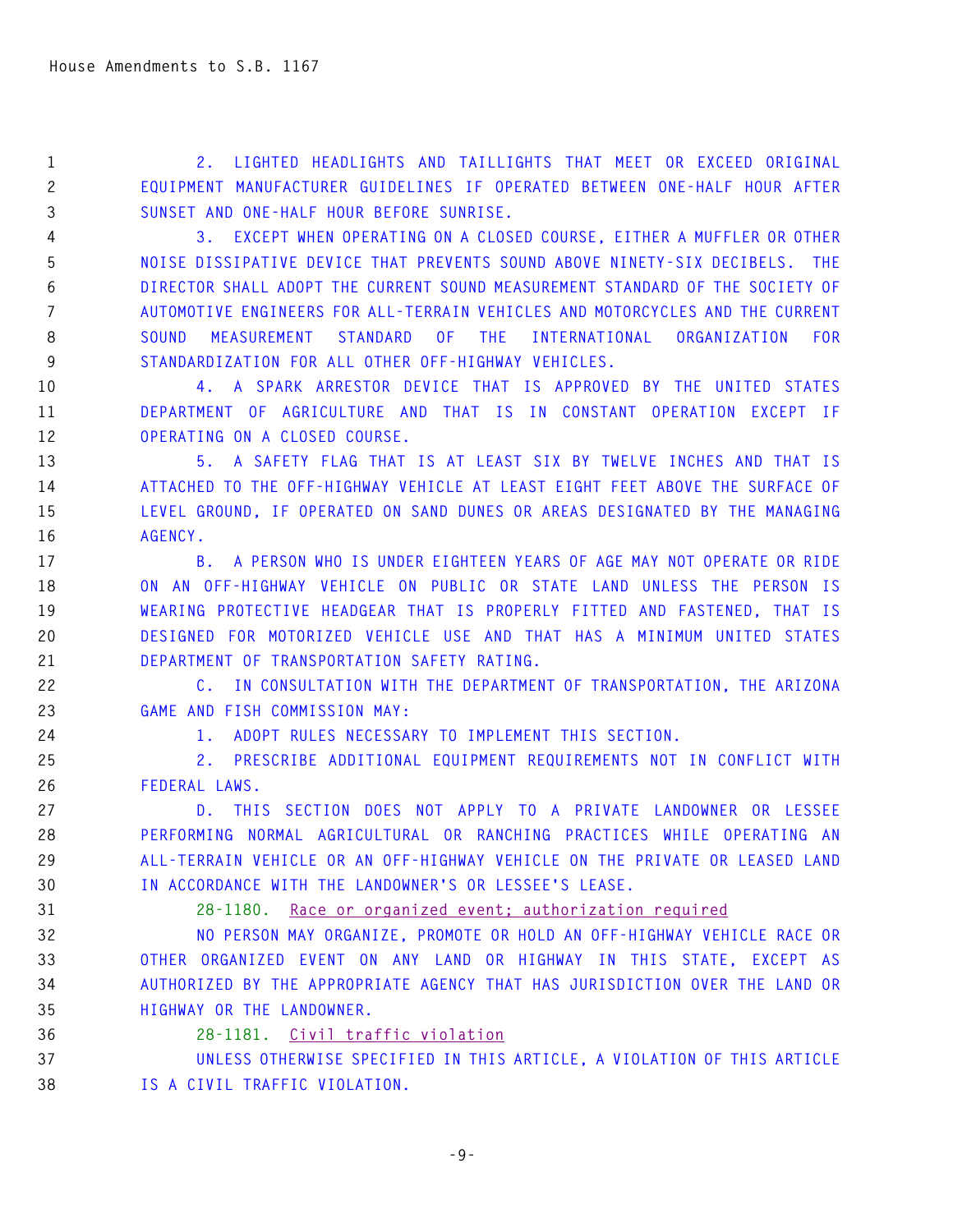**1 Sec. 6. Section 28-2003, Arizona Revised Statutes, is amended to read: 2 28-2003. Fees; vehicle title and registration; identification 3 plate; definition 4 A. The following fees are required: 5 1. For each certificate of title, salvage certificate of title, 6 restored salvage certificate of title or nonrepairable vehicle certificate of 7 title, four dollars. 8 2. For each certificate of title for a mobile home, seven 9 dollars. The director shall deposit three dollars of each fee imposed by 10 this paragraph in the state highway fund established by section 28-6991. 11 3. EXCEPT AS PROVIDED IN SECTION 28-1177, for the registration of a 12 motor vehicle, eight dollars, except that the fee for motorcycles is nine 13 dollars. 14 4. For a duplicate registration card or any duplicate permit, four 15 dollars. 16 5. For each special ninety day nonresident registration issued under 17 section 28-2154, fifteen dollars. 18 6. Except as provided in paragraph 7 of this subsection, for the 19 registration of a trailer or semitrailer that is ten thousand pounds or less 20 gross vehicle weight, eight dollars, and for the registration of a trailer or 21 semitrailer that exceeds ten thousand pounds gross vehicle weight: 22 (a) On initial registration, a one-time fee of two hundred forty-five 23 dollars. 24 (b) On renewal of registration or if previously registered in another 25 state, a one-time fee of: 26 (i) If the trailer's or semitrailer's model year is less than six 27 years old, one hundred forty-five dollars. 28 (ii) If the trailer's or semitrailer's model year is at least six 29 years old, ninety-five dollars. 30 7. For the registration of a noncommercial trailer that is not a 31 travel trailer and that is less than six thousand pounds gross vehicle 32 weight: 33 (a) On initial registration, a one-time fee of twenty dollars. 34 (b) On renewal of registration, a one-time fee of five dollars. 35 8. For a transfer of a noncommercial trailer that is not a travel 36 trailer and that is less than six thousand pounds gross vehicle weight, 37 twelve dollars. 38 9. For each special ninety day resident registration issued under 39 section 28-2154, fifteen dollars.**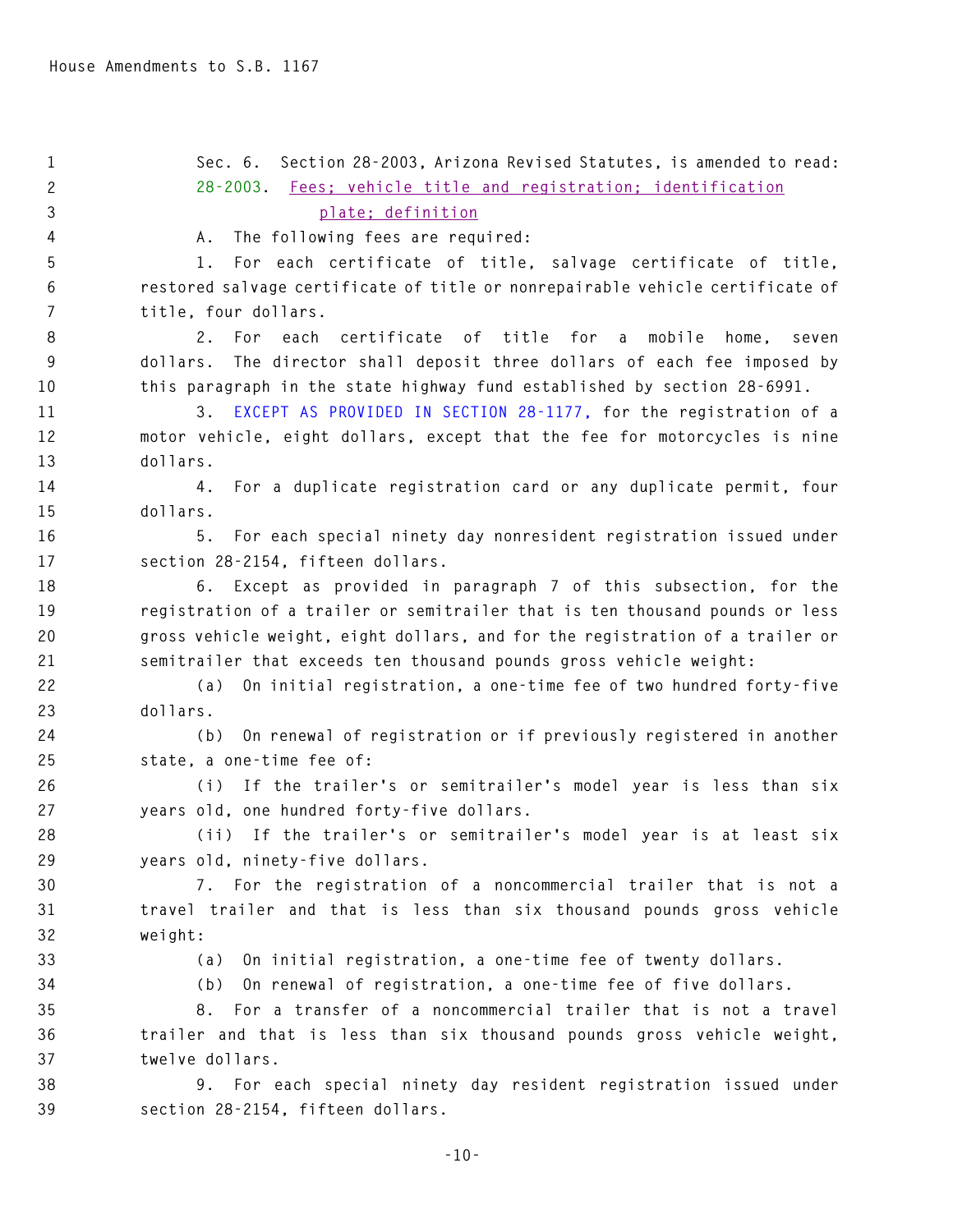| $\mathbf{1}$   | 10. For each one trip registration permit issued under section 28-2155,       |
|----------------|-------------------------------------------------------------------------------|
| $\overline{c}$ | one dollar.                                                                   |
| 3              | 11. For each temporary general use registration issued under section          |
| 4              | 28-2156, fifteen dollars.                                                     |
| 5              | For each identification plate bearing a serial or identification<br>12.       |
| 6              | number to be affixed to any vehicle, five dollars.                            |
| 7              | For the purposes of this section, "travel trailer" means a trailer<br>В.      |
| 8              | that is:                                                                      |
| 9              | Mounted on wheels.<br>1.                                                      |
| 10             | Designed to provide temporary living quarters for recreational,<br>2.         |
| 11             | camping or travel use.                                                        |
| 12             | 3. Less than eight feet in width and less than forty feet in length.          |
| 13             | Sec. 7. Section 28-2061, Arizona Revised Statutes, is amended to read:        |
| 14             | 28-2061. All-terrain vehicles: off-highway vehicles: off-road                 |
| 15             | recreational motor vehicles; certificates of title;                           |
| 16             | exemption                                                                     |
| 17             | On the retail sale of a new ALL-TERRAIN VEHICLE, OFF-HIGHWAY<br>А.            |
| 18             | VEHICLE AS DEFINED IN SECTION 28-1171 OR off-road recreational motor vehicle, |
| 19             | the dealer or person first receiving the motor vehicle from the manufacturer  |
| 20             | shall apply, on behalf of the purchaser, to the department for a certificate  |
| 21             | of title to the motor vehicle in the name of the purchaser. If satisfied      |
| 22             | that the application is genuine and regular and that the applicant is         |
| 23             | entitled to a certificate, the department shall issue a certificate of title  |
| 24             | to the motor vehicle without requiring registration for the motor vehicle.    |
| 25             | B. A person WHO OWNS AN ALL-TERRAIN VEHICLE, OFF-HIGHWAY VEHICLE AS           |
| 26             | DEFINED IN SECTION 28-1171 OR OFF-ROAD RECREATIONAL MOTOR VEHICLE shall apply |
| 27             | for and obtain a certificate of title required by this section in the manner  |
| 28             | prescribed in this chapter ON OR BEFORE JULY 1, 2009. On the transfer of      |
| 29             | ownership of an ALL-TERRAIN VEHICLE, OFF-HIGHWAY VEHICLE AS DEFINED IN        |
| 30             | SECTION 28-1171 OR off-road recreational motor vehicle for which a            |
| 31             | certificate of title is required by this section, a person shall apply for    |
| 32             | and obtain a new certificate in the manner prescribed in this chapter.        |
| 33             | C. A person participating in an off-highway vehicle special event as          |
| 34             | defined in section 28-1171 is exempt from the requirements of this section.   |
| 35             | Section 28-2153, Arizona Revised Statutes, is amended to read:<br>Sec. 8.     |
| 36             | 28-2153. Registration requirement; exceptions; assessment:                    |
| 37             | violation; classification                                                     |
| 38             | A person shall not operate, move or leave standing on a highway a<br>A.       |
| 39             | motor vehicle, trailer or semitrailer unless the motor vehicle, trailer or    |

**40 semitrailer has been registered with the department for the current**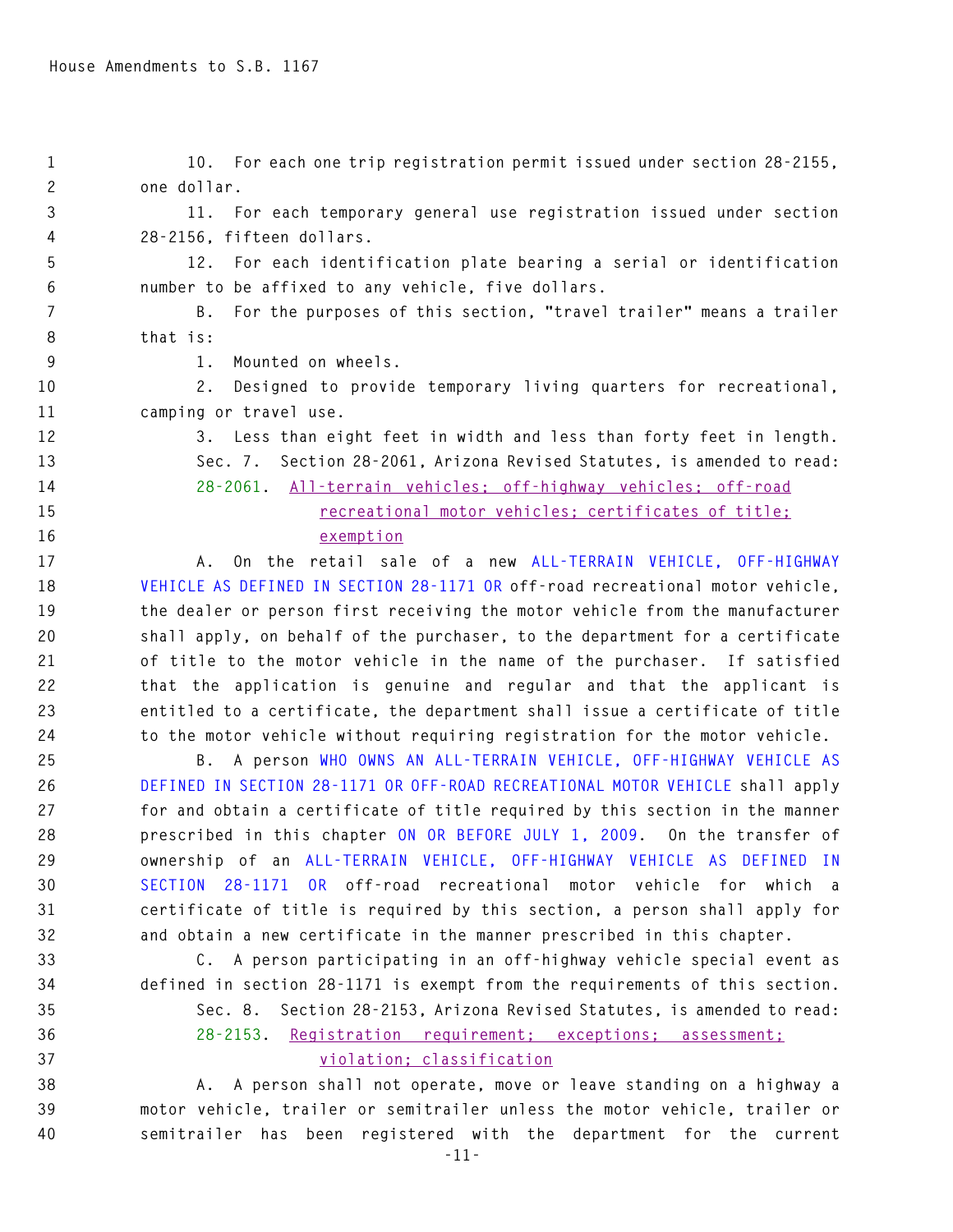**1 registration year or is properly registered for the current registration year 2 by the state or country of which the owner or lessee is a resident.** 

**3 B. A resident shall not operate, move or leave standing on a highway a 4 motor vehicle, trailer or semitrailer that is:** 

**5 1. Owned by a nonresident and that is primarily under the control of a 6 resident of this state for more than seven months unless the motor vehicle, 7 trailer or semitrailer has been registered with the department for the 8 current registration year.** 

**9 2. Leased by the resident for more than twenty-nine days unless the 10 motor vehicle, trailer or semitrailer has been registered with the department 11 for the current registration year.** 

**12 C. This section applies to a trailer or semitrailer without motive 13 power unless the vehicle is disabled or is being towed as an abandoned 14 vehicle at the direction of a law enforcement agency.** 

**15 D. This section does not apply to:** 

**16 1. A farm tractor.** 

**17 2. A trailer used solely in the operation of a farm for transporting 18 the unprocessed fiber or forage products of a farm or any implement of 19 husbandry designed primarily for or used in agricultural operations and only 20 incidentally operated or moved on a highway.** 

**21 3. A road roller or road machinery, including a power sweeper, that is 22 temporarily operating or moved on the highway.** 

**23 4. An owner permitted to operate a vehicle under special provisions 24 relating to lienholders, manufacturers, dealers and nonresidents.** 

**25 5. Motorized or nonmotorized equipment designed primarily for and used 26 in mining operations and only incidentally operated or moved on a highway.** 

**27 6. A motor vehicle that is being towed by a tow truck that has been 28 registered and for which a permit has been obtained pursuant to section 29 28-1108.** 

**30 7. A golf cart used in the operation of a golf course or only 31 incidentally operated or moved on a highway.** 

**32 8. Wheeled equipment. For the purposes of this paragraph, "wheeled 33 equipment" means:** 

- **34 (a) A compressor.**
- **35 (b) A forklift.**

**36 (c) A portable cement mixer.** 

- **37 (d) A single axle tow dolly as defined in section 28-1095.**
- **38 (e) A tar pot.**

**39 (f) A water trailer used for watering livestock or for agricultural or 40 domestic purposes.**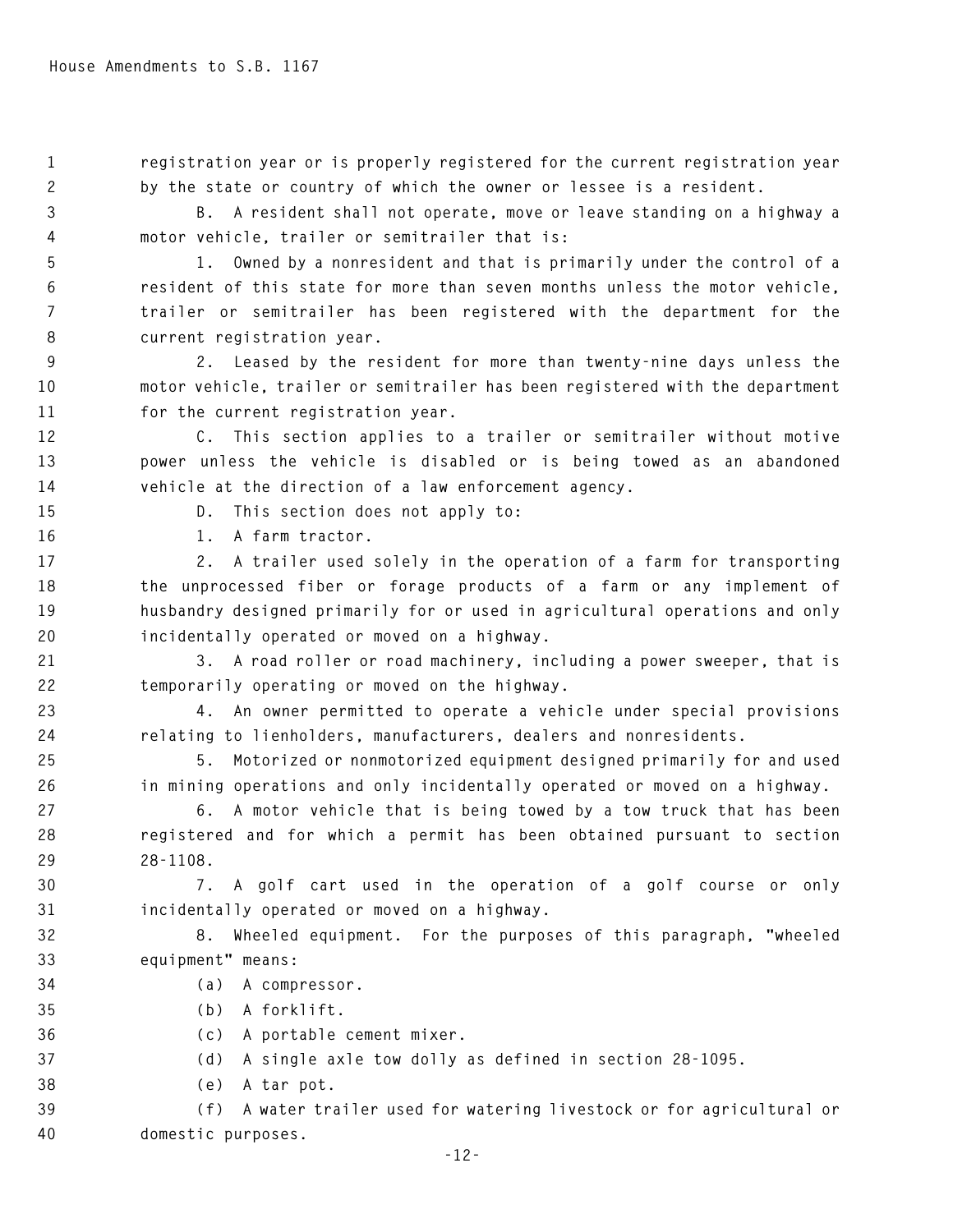**1 (g) A welder. 2 (h) Any other similar item designed and used primarily for 3 construction or building trade purposes. 4 9. An all-terrain vehicle or an off-road recreational motor vehicle 5 operating on a dirt road that is located in an unincorporated area of this 6 state. For the purposes of this paragraph, "dirt road" means an unpaved or 7 ungraveled road that is not maintained by this state or a city, town or 8 county of this state. 9 10. A person operating an off-highway vehicle who is participating in 10 an off-highway vehicle special event as defined in section 28-1171. 11 11. AN ALL-TERRAIN VEHICLE OR AN OFF-HIGHWAY VEHICLE AS DEFINED IN 12 SECTION 28-1171 THAT IS ONLY INCIDENTALLY OPERATED OR MOVED ON A HIGHWAY. 13 E. A person who owns or operates a trailer that is exempt from 14 registration pursuant to subsection D, paragraph 2 of this section shall 15 notify the county assessor of the exemption, and the assessor shall assess 16 the trailer. 17 F. A person who violates subsection E of this section is guilty of a 18 class 2 misdemeanor. 19 Sec. 9. Section 28-2512, Arizona Revised Statutes, is amended to read: 20 28-2512. All-terrain motor vehicles; off-highway vehicles; 21 off-road recreational motor vehicles; license 22 plates 23 A. EVERY OWNER OF AN ALL-TERRAIN VEHICLE, OFF-HIGHWAY VEHICLE AS 24 DEFINED IN SECTION 28-1171 OR OFF-ROAD RECREATIONAL MOTOR VEHICLE SHALL APPLY 25 TO THE DEPARTMENT FOR A LICENSE PLATE. 26 A. B. The department shall furnish to an owner of an ALL-TERRAIN 27 VEHICLE, OFF-HIGHWAY VEHICLE AS DEFINED IN SECTION 28-1171 OR off-road 28 recreational motor vehicle one license plate for each titled off-road 29 recreational motor vehicle. 30 B. The license plate is valid for the life of the vehicle. 31 C. The fee for a plate issued pursuant to this section is eight 32 dollars. 33 D. The license plate assigned to an off-road recreational A motor 34 vehicle PURSUANT TO THIS SECTION shall be: 35 1. Attached to the rear of the vehicle. 36 2. Securely fastened to the vehicle in a clearly visible position. 37 E. An owner of an off-highway vehicle as defined in section 28-1171 38 participating in an off-highway vehicle special event as defined in section 39 28-1171 is exempt from the requirements of this section.**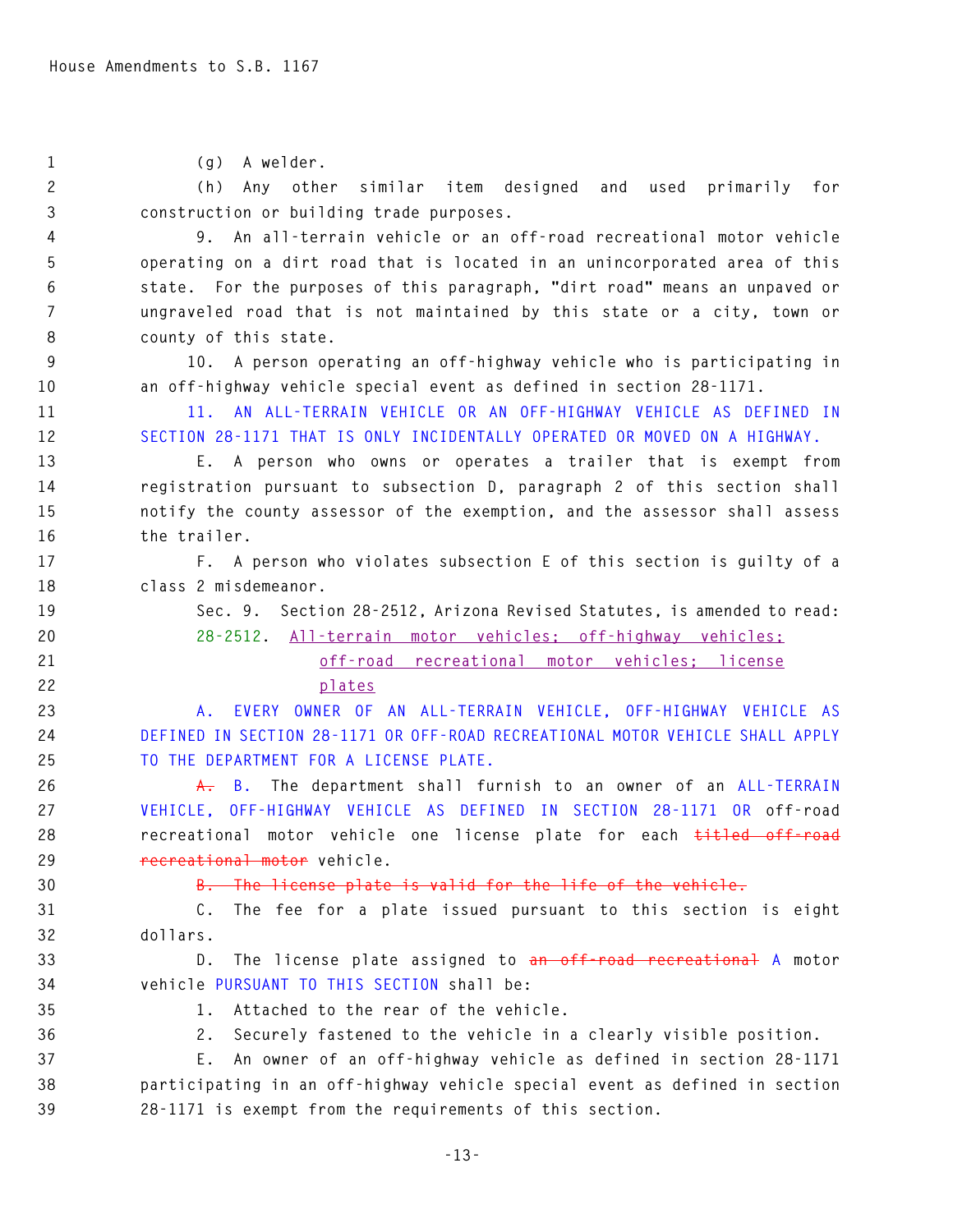**1 F. ON OR BEFORE JULY 1, 2009, THE DIRECTOR SHALL ESTABLISH PROCEDURES 2 TO SYSTEMATICALLY REPLACE LICENSE PLATES ISSUED FOR ALL-TERRAIN VEHICLES, 3 OFF-HIGHWAY VEHICLES AND OFF-ROAD RECREATIONAL MOTOR VEHICLES BEFORE JANUARY 4 1, 2009 WITH THE LICENSE PLATE PRESCRIBED IN THIS SECTION.** 

**5 G. IN CONSULTATION WITH THE ARIZONA GAME AND FISH DEPARTMENT AND THE 6 ARIZONA STATE PARKS BOARD, THE DIRECTOR SHALL DESIGN THE LICENSE PLATE 7 PRESCRIBED BY THIS SECTION.** 

**8 Sec. 10. Section 28-5801, Arizona Revised Statutes, is amended to 9 read:** 

## **10 28-5801. Vehicle license tax rate**

**11 A. At the time of application for and before registration each year of 12 a vehicle, the registering officer shall collect the vehicle license tax 13 imposed by article IX, section 11, Constitution of Arizona. On the 14 taxpayer's vehicle license tax bill, the registering officer shall provide 15 the taxpayer with the following:** 

**16 1. Information showing the amount of the vehicle license tax that each 17 category of recipient will receive and the amount that is owed by the 18 taxpayer.** 

**19 2. The amount of vehicle license tax the taxpayer would pay pursuant 20 to section 28-5805 if the taxpayer's motor vehicle was powered by alternative 21 fuel.** 

**22 B. Except as provided in subsections C, and D AND E of this section:** 

**23 1. During the first twelve months of the life of a vehicle as 24 determined by its initial registration, the vehicle license tax is based on 25 each one hundred dollars in value, the value of the vehicle is sixty per cent 26 of the manufacturer's base retail price of the vehicle and the vehicle 27 license tax rate for each of the recipients is as follows:** 

**28 (a) The rate for the Arizona highway user revenue fund is one dollar 29 twenty-six cents.** 

**30 (b) The rate for the county general fund is sixty-nine cents.** 

**31 (c) The rate for counties for the same use as highway user revenue 32 fund monies is sixteen cents.** 

**33 (d) The rate for incorporated cities and towns is sixty-nine cents.** 

**34 2. During each succeeding twelve month period, the vehicle license tax 35 is based on each one hundred dollars in value, the value of the vehicle is 36 16.25 per cent less than the value for the preceding twelve month period and 37 the vehicle license tax rate for each of the recipients is as follows:** 

**38 (a) The rate for the Arizona highway user revenue fund is one dollar 39 thirty cents.** 

**40 (b) The rate for the county general fund is seventy-one cents.**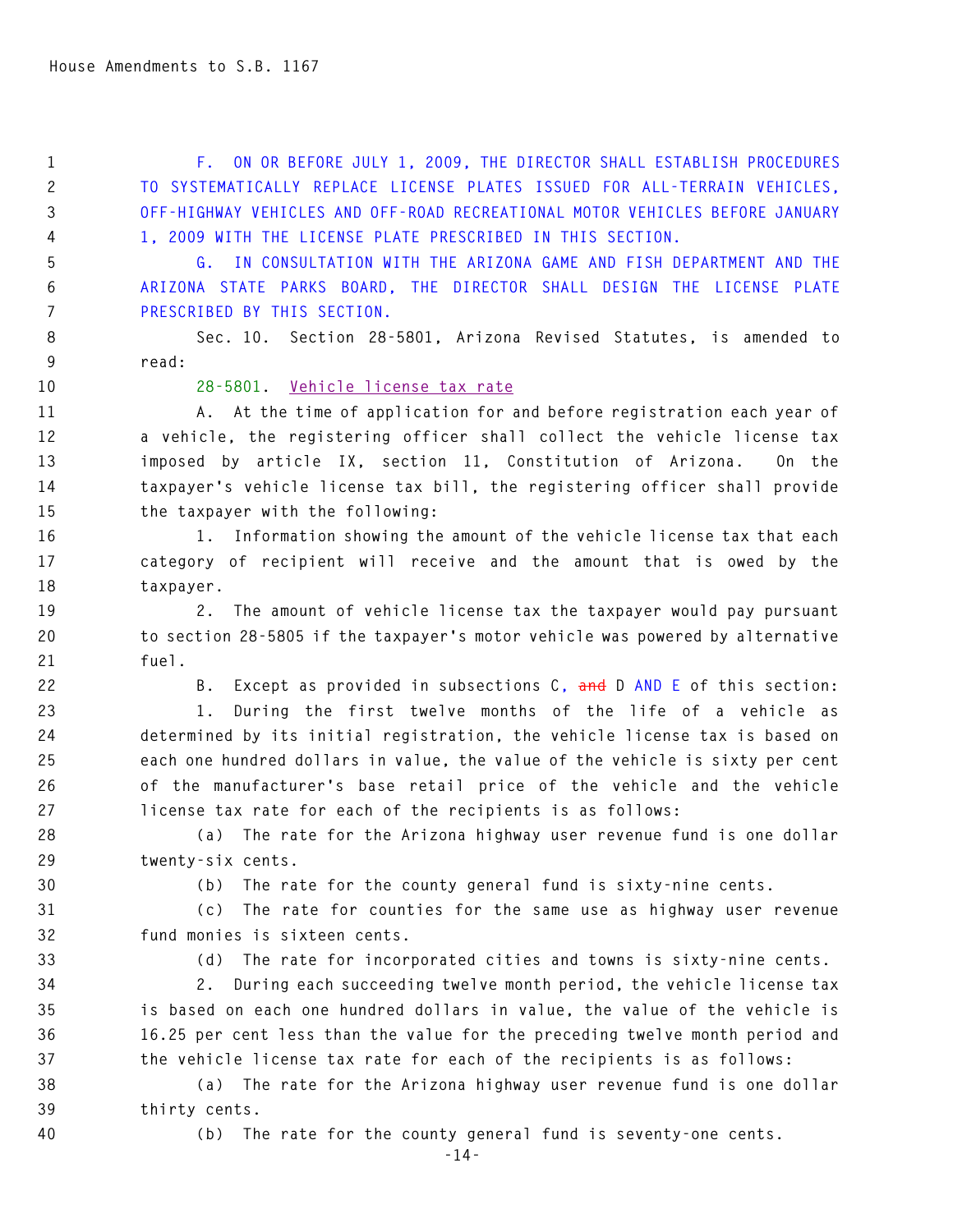**1 (c) The rate for counties for the same use as highway user revenue 2 fund monies is seventeen cents.** 

**3 (d) The rate for incorporated cities and towns is seventy-one cents.** 

**4 3. The minimum amount of the vehicle license tax computed under this 5 section is ten dollars per year for each vehicle that is subject to the tax. 6 If the product of all of the rates prescribed in paragraph 1 or 2 of this 7 subsection is less than ten dollars, the vehicle license tax is ten dollars. 8 The vehicle license tax collected pursuant to this paragraph shall be 9 distributed to the recipients prescribed in this subsection based on the 10 percentage of each recipient's rate to the sum of all of the rates.** 

**11 C. The vehicle license tax is as follows for noncommercial trailers 12 that are not travel trailers and that are less than six thousand pounds gross 13 vehicle weight:** 

**14 1. On initial registration, a one-time vehicle license tax of one 15 hundred five dollars.** 

**16 2. On renewal of registration, a one-time vehicle license tax of 17 seventy dollars.** 

**18 D. The vehicle license tax is as follows for a trailer or semitrailer 19 that exceeds ten thousand pounds gross vehicle weight:** 

**20 1. On initial registration, a one-time vehicle license tax of five 21 hundred fifty-five dollars.** 

**22 2. On renewal of registration or if previously registered in another 23 state, a one-time vehicle license tax of:** 

**24 (a) If the trailer's or semitrailer's model year is less than six 25 years old, three hundred fifty-five dollars.** 

**26 (b) If the trailer's or semitrailer's model year is at least six years 27 old, one hundred dollars.** 

**28 E. THE VEHICLE LICENSE TAX FOR AN ALL-TERRAIN VEHICLE OR OFF-HIGHWAY 29 VEHICLE AS DEFINED IN SECTION 28-1171 IS THREE DOLLARS IF THE ALL-TERRAIN 30 VEHICLE OR OFF-HIGHWAY VEHICLE MEETS BOTH OF THE FOLLOWING CRITERIA:** 

**31 1. IS DESIGNED BY THE MANUFACTURER PRIMARILY FOR TRAVEL OVER 32 UNIMPROVED TERRAIN.** 

**33 2. HAS AN UNLADEN WEIGHT OF EIGHTEEN HUNDRED POUNDS OR LESS.** 

**34 E. F. The vehicle license tax collected pursuant to subsection C, or 35 D OR E of this section shall be distributed to the recipients prescribed in 36 subsection B of this section based on the percentage of each recipient's rate 37 to the sum of all of the rates.** 

**38 F. G. For the purposes of subsection C of this section, "travel 39 trailer" has the same meaning prescribed in section 28-2003.**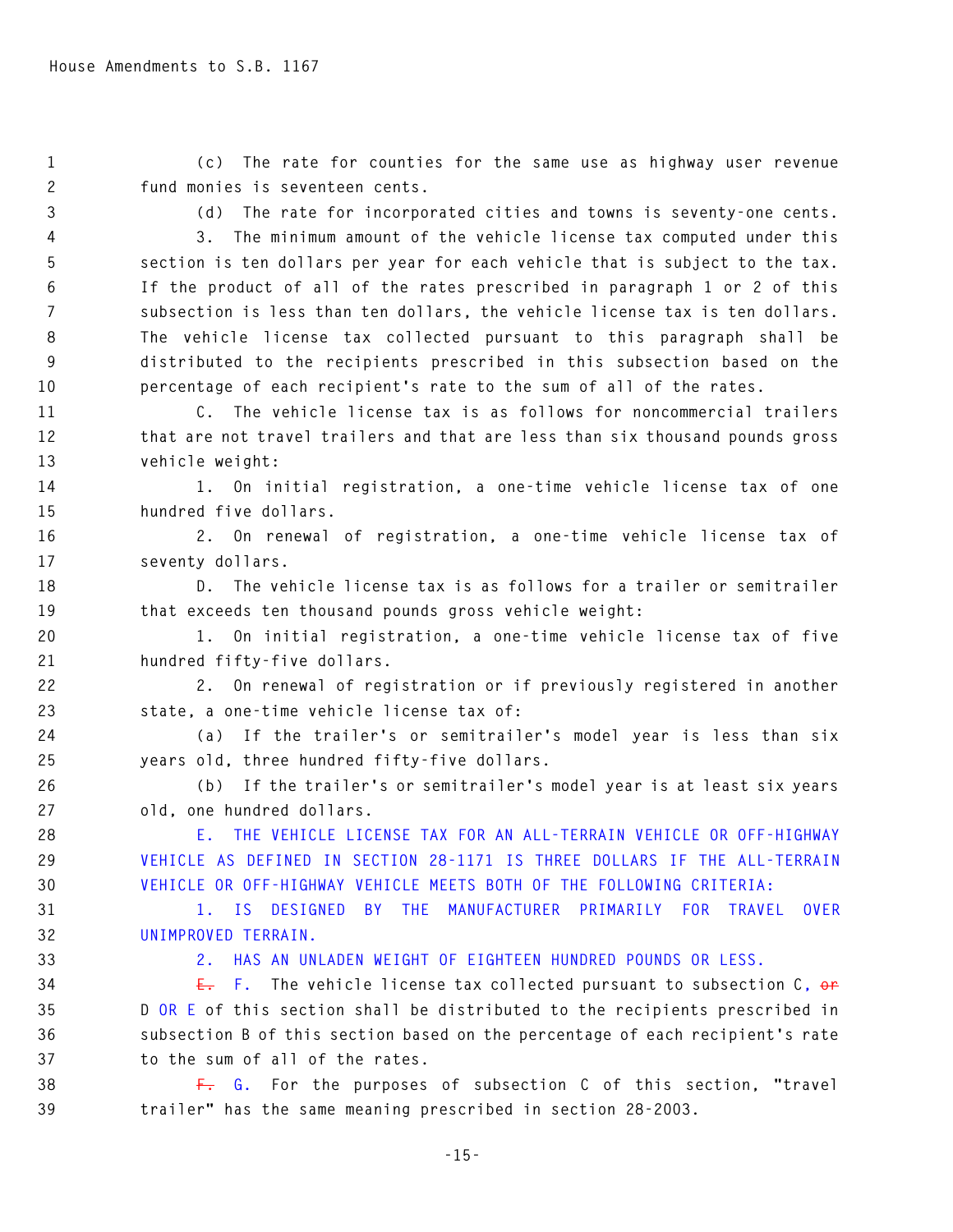| $\mathbf{1}$ | Sec. 11. Section 28-6501, Arizona Revised Statutes, is amended to             |
|--------------|-------------------------------------------------------------------------------|
| $\mathbf{2}$ | read:                                                                         |
| 3            | 28-6501. Definition of highway user revenues                                  |
| 4            | In this article, unless the context otherwise requires or except as           |
| 5            | otherwise provided by statute, "highway user revenues" means all monies       |
| 6            | received in this state from licenses, taxes, penalties, interest and fees     |
| 7            | authorized by the following:                                                  |
| 8            | 1. Chapters 2, 7, 8 and 15 of this title, except for:                         |
| 9            | (a) The special plate administration fees prescribed in sections              |
| 10           | 28-2404, 28-2412 through 28-2428 and 28-2514.                                 |
| 11           | (b) The donations prescribed in sections 28-2404, 28-2412 through             |
| 12           | 28-2415, 28-2417 through 28-2428, 28-2453, 28-2454 and 28-2455.               |
| 13           | SECTION 28-1177.<br>2.                                                        |
| 14           | $\frac{2}{\epsilon}$<br>3. Chapters 10 and 11 of this title.                  |
| 15           | 4. Chapter 16, articles 1, 2 and 4 of this title, except as<br><del>3.</del>  |
| 16           | provided in sections 28-5926 and 28-5927.                                     |
| 17           | Sec. 12. Section 41-511.04, Arizona Revised Statutes, is amended to           |
| 18           | read:                                                                         |
| 19           | 41-511.04. Duties; board; partnership fund; state historic                    |
| 20           | preservation officer                                                          |
| 21           | The board shall:<br>А.                                                        |
| 22           | Select areas of scenic beauty, natural features and historical<br>1.          |
| 23           | properties now owned by the state, except properties in the care and custody  |
| 24           | of other agencies by virtue of agreement with the state or as established by  |
| 25           | law, for management, operation and further development as state parks and     |
| 26           | historical monuments.                                                         |
| 27           | 2. Manage, develop and operate state parks, monuments or trails               |
| 28           | established or acquired pursuant to law, or previously granted to the state   |
| 29           | for park or recreation purposes, except those falling under the jurisdiction  |
| 30           | of other state agencies as established by law.                                |
| 31           | Investigate lands owned by the state to determine in cooperation<br>3.        |
| 32           | with the agency that manages the land which tracts should be set aside and    |
| 33           | dedicated for use as state parks, monuments or trails.                        |
| 34           | Investigate federally owned lands to determine their desirability<br>4.       |
| 35           | for use as state parks, monuments or trails and negotiate with the federal    |
| 36           | agency having jurisdiction over such lands for the transfer of title to the   |
| 37           | Arizona state parks board.                                                    |
| 38           | Investigate privately owned lands to determine their desirability<br>5.       |
| 39           | as state parks, monuments or trails and negotiate with private owners for the |
| 40           | transfer of title to the Arizona state parks board.                           |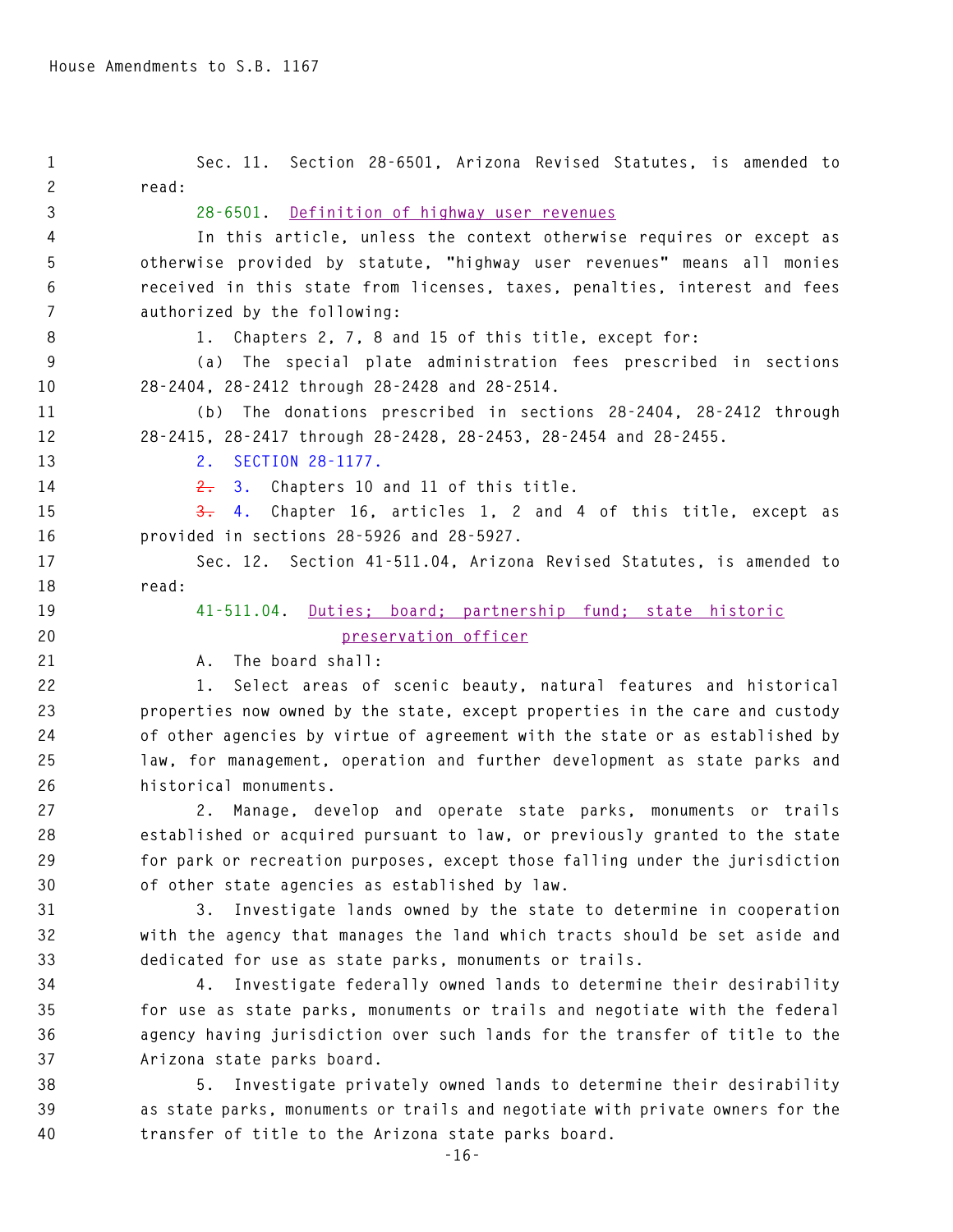**1 6. Enter into agreements with the United States, other states or local 2 governmental units, private societies or persons for the development and** 

**3 protection of state parks, monuments and trails.** 

**4 7. Plan, coordinate and administer a state historic preservation 5 program including the program established pursuant to the national historic 6 preservation act of 1966, as amended.** 

**7 8. Advise, assist and cooperate with federal and state agencies, 8 political subdivisions of this state and other persons in identifying and 9 preserving properties of historic or prehistoric significance.** 

**10 9. Keep and administer an Arizona register of historic places composed 11 of districts, sites, buildings, structures and objects significant in this 12 state's history, architecture, archaeology, engineering and culture which 13 meet criteria which the board establishes or which are listed on the national 14 register of historic places. Entry on the register requires nomination by 15 the state historic preservation officer and owner notification in accordance 16 with rules which the board adopts.** 

**17 10. Accept, on behalf of the state historic preservation officer, 18 applications for classification as historic property received from the county 19 assessor.** 

**20 11. Adopt rules with regard to classification of historic property 21 including:** 

**22 (a) Minimum maintenance standards for the property.** 

**23 (b) Requirements for documentation.** 

**24 12. Monitor the performance of state agencies in the management of 25 historic properties as provided in chapter 4.2 of this title.** 

**26 13. Advise the governor on historic preservation matters.** 

**27 14. Plan and administer a statewide parks and recreation program, 28 including the programs established pursuant to the land and water 29 conservation fund act of 1965 (P.L. 88-578; 78 Stat. 897).** 

**30 15. Prepare, maintain and update a comprehensive plan for the 31 development of the outdoor recreation resources of this state.** 

**32 16. Initiate and carry out studies to determine the recreational needs 33 of this state and the counties, cities and towns.** 

**34 17. Coordinate recreational plans and developments of federal, state, 35 county, city, town and private agencies.** 

**36 18. Receive applications for projects to be funded through the land and 37 water conservation fund, the state lake improvement fund and the law 38 enforcement and boating safety fund on behalf of the Arizona outdoor 39 recreation coordinating commission.**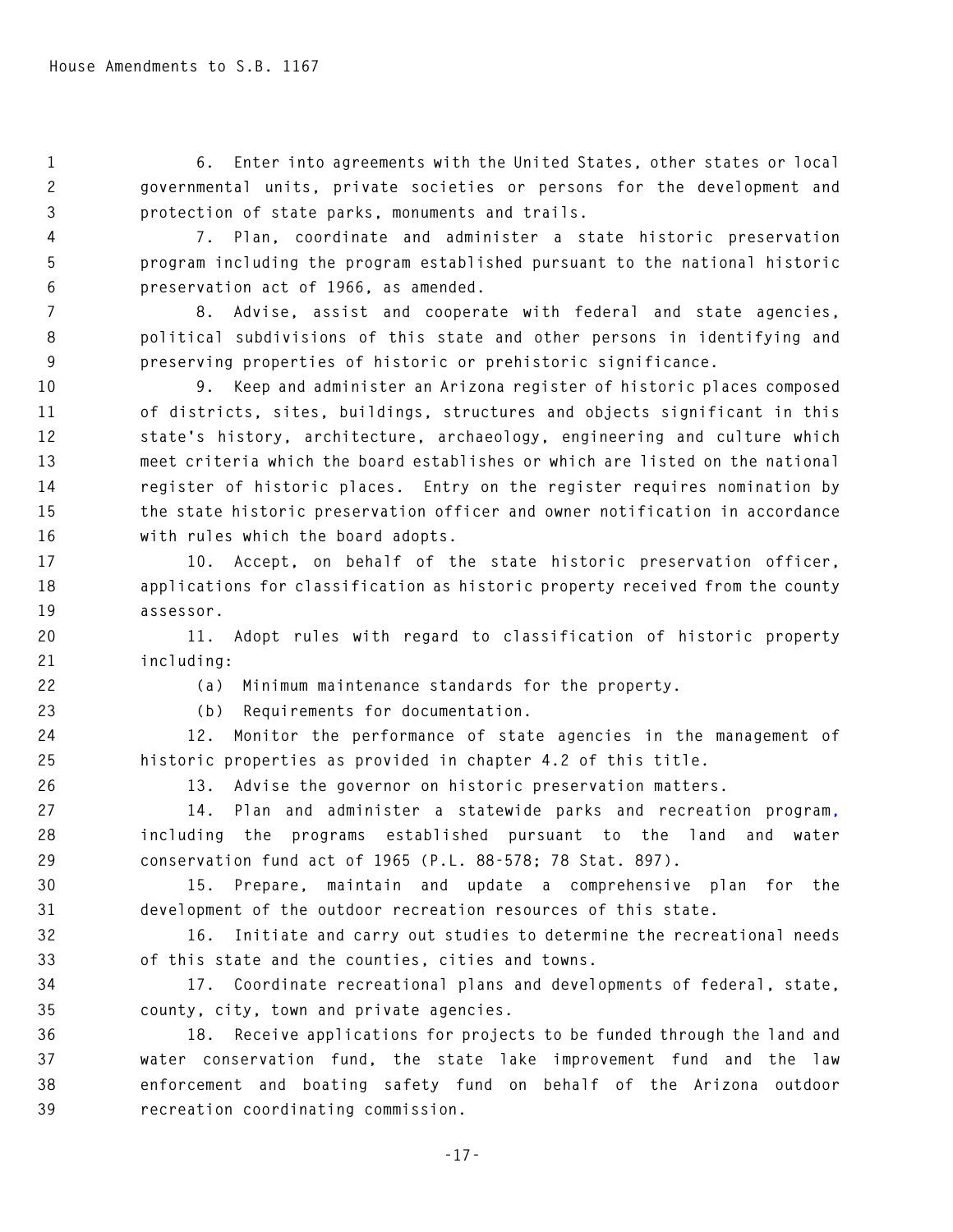**1 19. Provide staff support to the Arizona outdoor recreation 2 coordinating commission.** 

**3 20. Maintain a statewide off-highway vehicle recreational plan. which 4 THE PLAN shall be updated at least once every six FIVE years and shall be 5 used by all participating agencies to guide distribution and expenditure of 6 monies under section 28-1176. THE PLAN SHALL BE OPEN TO PUBLIC INPUT AND 7 SHALL INCLUDE THE PRIORITY RECOMMENDATIONS FOR ALLOCATING AVAILABLE MONIES IN 8 THE OFF-HIGHWAY VEHICLE RECREATION FUND ESTABLISHED BY SECTION 28-1176.** 

**9 21. Collaborate with the state forester in presentations to legislative 10 committees on issues associated with forest management and wildfire 11 prevention and suppression as provided by section 37-622, subsection B.** 

**12 B. Notwithstanding section 41-511.11, the board may annually collect 13 and expend monies to plan and administer the land and water conservation fund 14 program, in conjunction with other administrative tasks and recreation plans, 15 as a surcharge to subgrantees in a proportionate amount, not to exceed ten 16 per cent, of the cost of each project. The surcharge monies shall be set 17 aside to fund staff support for the land and water conservation fund program.** 

**18 C. A partnership fund is established consisting of monies received 19 pursuant to subsection B of this section, monies received from 20 intergovernmental agreements pursuant to title 11, chapter 7, article 3 and 21 monies received pursuant to section 35-148. The board shall administer the 22 fund monies as a continuing appropriation for the purposes provided in these 23 sections.** 

**24 D. The state historic preservation officer shall:** 

**25 1. In cooperation with federal and state agencies, political 26 subdivisions of this state and other persons, direct and conduct a 27 comprehensive statewide survey of historic properties and maintain 28 inventories of historic properties.** 

**29 2. Identify and nominate eligible properties to the national register 30 of historic places and the Arizona register of historic places and otherwise 31 administer applications for listing historic properties on the national and 32 state registers.** 

**33 3. Administer grants-in-aid for historic preservation projects within 34 this state.** 

**35 4. Advise, assist and monitor, as appropriate, federal and state 36 agencies and political subdivisions of this state in carrying out their 37 historic preservation responsibilities and cooperate with federal and state 38 agencies, political subdivisions of this state and other persons to ensure 39 that historic properties are taken into consideration at all levels of 40 planning and development.**